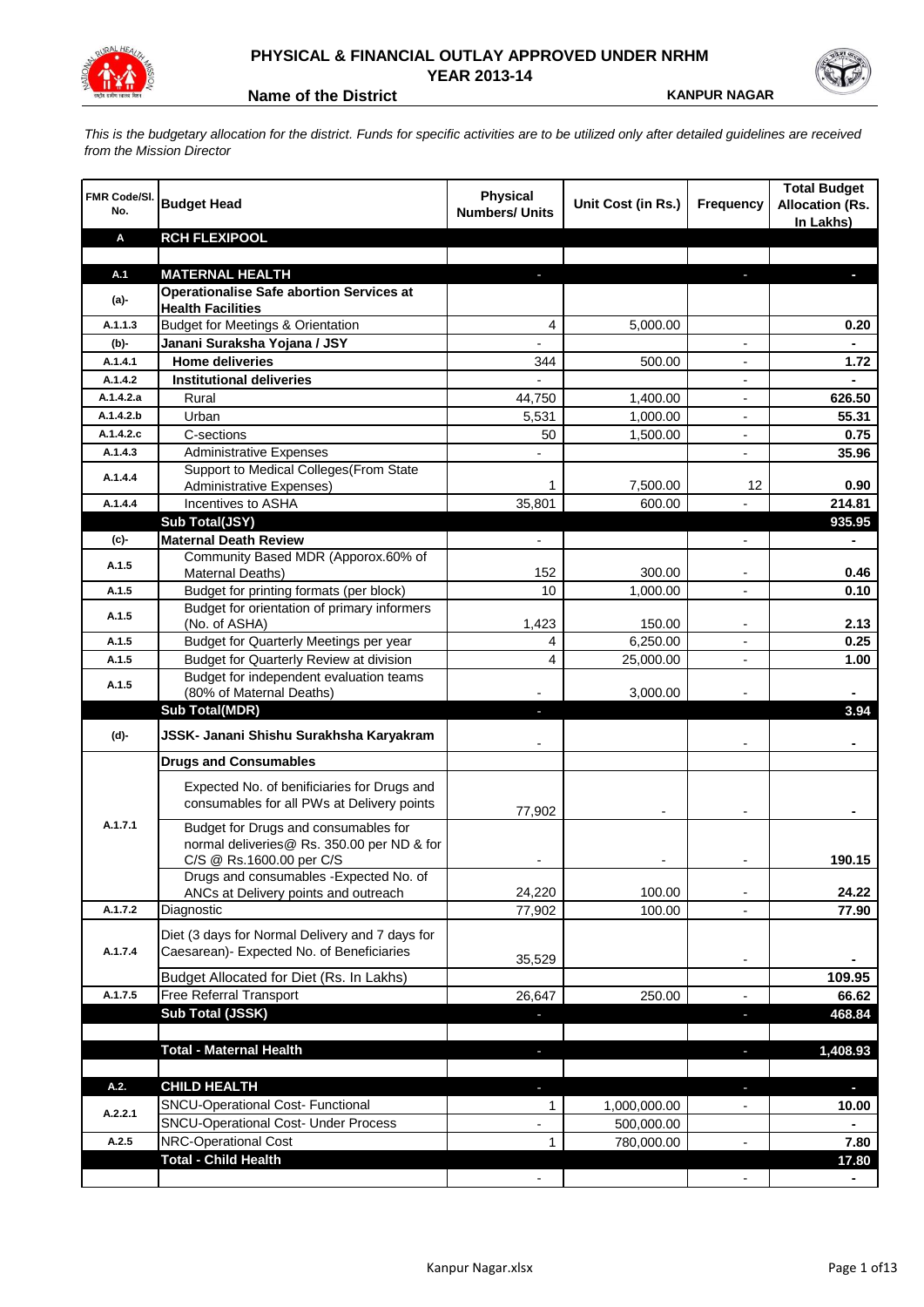| FMR Code/SI.<br>No.  | <b>Budget Head</b>                                                                                                                                                                                                                                                                                            | <b>Physical</b><br><b>Numbers/ Units</b>             | Unit Cost (in Rs.) | <b>Frequency</b>              | <b>Total Budget</b><br><b>Allocation (Rs.</b><br>In Lakhs) |
|----------------------|---------------------------------------------------------------------------------------------------------------------------------------------------------------------------------------------------------------------------------------------------------------------------------------------------------------|------------------------------------------------------|--------------------|-------------------------------|------------------------------------------------------------|
| A.3                  | <b>FAMILY PLANNING</b>                                                                                                                                                                                                                                                                                        | $\sim$                                               |                    | $\blacksquare$                | $\sim$                                                     |
| A.3.1                | <b>Terminal/Limiting Methods</b>                                                                                                                                                                                                                                                                              |                                                      |                    |                               |                                                            |
| A.3.1.1              | Orientation workshop, dissemination of<br>manuals on FP standards & quality<br>assurance of sterilisation services, fixed day<br>planning meeting                                                                                                                                                             | 1                                                    | 25,000.00          | $\overline{\phantom{a}}$      | 0.25                                                       |
| A.3.1.2              | Female Sterilisation Camps Proposed                                                                                                                                                                                                                                                                           | 180                                                  | 2,000.00           |                               | 3.60                                                       |
| A.3.1.3              | <b>NSV Camps Proposed</b>                                                                                                                                                                                                                                                                                     | 130                                                  | 3,500.00           |                               | 4.55                                                       |
| A.3.1.4              | <b>Compensation for Female Sterilisation</b>                                                                                                                                                                                                                                                                  | 6,000                                                | 1,000.00           | $\overline{\phantom{a}}$      | 60.00                                                      |
| A.3.1.5              | Compensation for male sterilization/NSV<br>Acceptance                                                                                                                                                                                                                                                         | 1,968                                                | 1,500.00           |                               | 29.52                                                      |
| A.3.1.6              | Orientation Workshop on accreditation of<br>private providers to provide sterilization<br>services                                                                                                                                                                                                            | 1                                                    | 10,000.00          | $\blacksquare$                | 0.10                                                       |
| A.3.2                | <b>Spacing Methods</b>                                                                                                                                                                                                                                                                                        |                                                      |                    |                               | ä,                                                         |
|                      | IUD services at health facilities (including                                                                                                                                                                                                                                                                  |                                                      |                    |                               |                                                            |
| A.3.2.2              | fixed day services at Sub Centres-L1)                                                                                                                                                                                                                                                                         | 8                                                    | 3,000.00           | $\overline{\phantom{a}}$      | 0.24                                                       |
| A.3.2.3              | IUD services at health facilities (including<br>fixed day services at Sub Centre-L1 ) No. of<br><b>IUCD</b> insertions                                                                                                                                                                                        | 38,172                                               | 20.00              |                               | 7.63                                                       |
| A.3.3                | POL for Family Planning/ Others (including<br>additional mobility support to surgeon's team<br>if req)-Budget given according to total nos.<br>of Female Sterilization Camps.                                                                                                                                 | 180                                                  | 1,000.00           |                               | 1.80                                                       |
| A.3.5.2              | <b>Performance rewards</b>                                                                                                                                                                                                                                                                                    |                                                      |                    |                               |                                                            |
|                      | Division level: Rs. 11.25 Lakh @ Rs.<br>62,500/- per division (Rs.20,000 for 1st, Rs.<br>15,000 for 2nd and Rs. 10,000 for 3rd<br>position for best performing tubectomy<br>surgeon at each division, Rs. 15,000 for<br>best performing NSV surgeon, and Rs.2000/-<br>for best SN and Rs.500/- for best ANM). |                                                      |                    |                               |                                                            |
|                      |                                                                                                                                                                                                                                                                                                               | 1                                                    | 62,500.00          |                               | 0.63                                                       |
| A.3.5.3              | World Population Day' celebration                                                                                                                                                                                                                                                                             |                                                      |                    |                               |                                                            |
|                      | For District level activities                                                                                                                                                                                                                                                                                 | 1                                                    | 100,000.00         |                               | 1.00                                                       |
|                      | For Block level activities                                                                                                                                                                                                                                                                                    | 10                                                   | 10,000.00          | $\blacksquare$                | 1.00                                                       |
| A.3.5.4<br>A.3.5.4.2 | Other strategies/ activities<br>Orientation of district nodal officers for<br>change in FP Beema Policy-No. of<br>Workshops                                                                                                                                                                                   | 1                                                    | 10,000.00          |                               | 0.10                                                       |
|                      | <b>Total -Family Planning</b>                                                                                                                                                                                                                                                                                 | $\overline{\phantom{a}}$<br>$\overline{\phantom{a}}$ |                    | ٠<br>$\overline{\phantom{a}}$ | 110.42                                                     |
| A.4                  | ADOLESCENT REPRODUCTIVE AND<br><b>SEXUAL HEALTH / ARSH</b>                                                                                                                                                                                                                                                    |                                                      |                    | $\blacksquare$                |                                                            |
| A.4.1.4              | <b>Operating Expenses</b>                                                                                                                                                                                                                                                                                     |                                                      |                    |                               |                                                            |
|                      | For Existing Clinics                                                                                                                                                                                                                                                                                          | 2                                                    | 2,500.00           | 12                            | 0.60                                                       |
| A.4.2                | <b>School Health programme</b>                                                                                                                                                                                                                                                                                |                                                      |                    | $\overline{a}$                |                                                            |
| A.4.2.1              | Dissemination of Guidelines for School<br>Health Programme (14 Nos. for each Block<br>and 7 Nos. for District Level)                                                                                                                                                                                          | 147                                                  | 75.00              | 1                             | 0.11                                                       |
| A.4.2.2              | Convergence Meeting at Block level (Twice<br>in a year)                                                                                                                                                                                                                                                       | 10                                                   | 2,500.00           | 2                             | 0.50                                                       |
| A.4.2.3              | Mobility Support (For Block Level)                                                                                                                                                                                                                                                                            | 10                                                   | 25,000.00          | 6                             | 15.00                                                      |
| A.4.3                | Other strategies/activities                                                                                                                                                                                                                                                                                   | $\overline{\phantom{0}}$                             |                    | -                             | ۰                                                          |
| A.4.3.2              | <b>Menstrual Hygiene</b>                                                                                                                                                                                                                                                                                      | $\overline{\phantom{a}}$                             |                    | ٠                             | ۰                                                          |
|                      | No.of Blocks                                                                                                                                                                                                                                                                                                  | $\overline{\phantom{a}}$                             |                    |                               |                                                            |
|                      | No.of ASHAs                                                                                                                                                                                                                                                                                                   | $\overline{\phantom{a}}$                             |                    |                               |                                                            |
|                      | One Planning & Sensitization meeting at<br>Dist.level @Rs.5000/-meeting                                                                                                                                                                                                                                       |                                                      | 5,000.00           |                               |                                                            |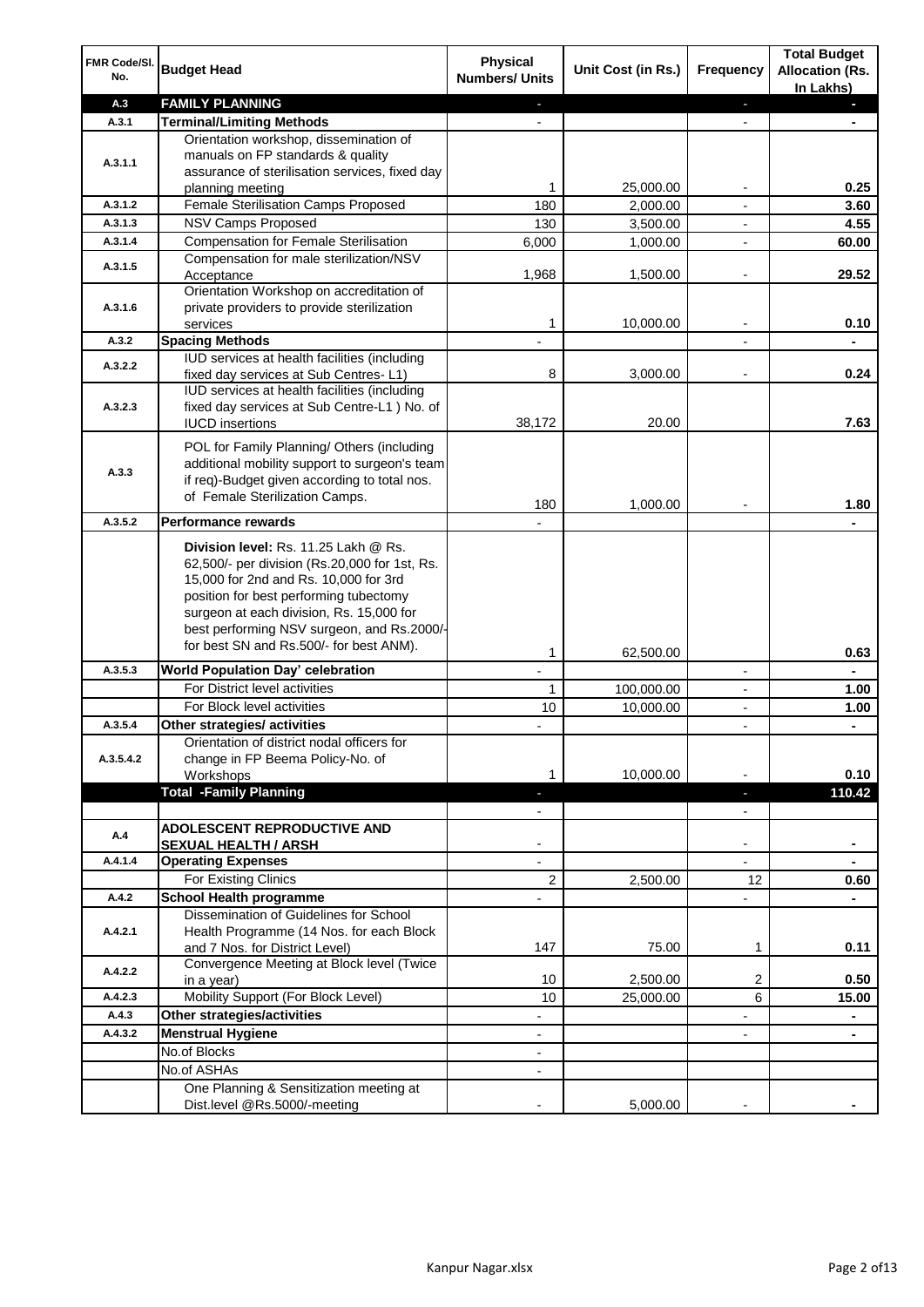| FMR Code/SI.<br>No. | <b>Budget Head</b>                                                                                                                                        | Physical<br><b>Numbers/ Units</b> | Unit Cost (in Rs.)     | Frequency                | <b>Total Budget</b><br><b>Allocation (Rs.</b><br>In Lakhs) |
|---------------------|-----------------------------------------------------------------------------------------------------------------------------------------------------------|-----------------------------------|------------------------|--------------------------|------------------------------------------------------------|
|                     | One Review & Refresher meeting at<br>Dist.level @Rs.5000/-meeting                                                                                         |                                   | 5,000.00               |                          |                                                            |
|                     | Reporting Register for District & Blocks                                                                                                                  |                                   |                        |                          |                                                            |
|                     | @Rs.30/-register                                                                                                                                          |                                   | 30.00                  |                          |                                                            |
|                     | Reporting Register for ASHA @Rs.30/-regist                                                                                                                |                                   | 30.00                  |                          |                                                            |
|                     | Storage Almirahs for District & Blocks<br>@Rs.5000/- Almirahs                                                                                             | $\blacksquare$                    | 5,000.00               | $\overline{\phantom{a}}$ |                                                            |
|                     | 2 Flex banner with hanging rod per                                                                                                                        |                                   |                        |                          |                                                            |
|                     | block/Dist.@Rs.500/-banner                                                                                                                                |                                   | 500.00                 |                          |                                                            |
|                     | <b>Sub-total ARSH</b>                                                                                                                                     |                                   |                        | a,                       | 16.21                                                      |
| A.5                 | <b>URBAN RCH (focus on Urban slums)</b>                                                                                                                   |                                   |                        |                          | н.                                                         |
| A.5.2               | Human Resource for Urban Health                                                                                                                           |                                   |                        |                          |                                                            |
| A.5.2.1             | Doctors/Mos                                                                                                                                               | 13                                | 36,000.00              | 6                        | 28.08                                                      |
| A.5.2.4             | <b>ANM</b>                                                                                                                                                | 13                                | 9,900.00               | 6                        | 7.72                                                       |
| A.5.2.5<br>A.5.2.12 | <b>Staff Nurse</b><br>Sweeper cum Choukidar                                                                                                               | 13                                | 16,500.00<br>4,950.00  | 6<br>6                   | 12.87                                                      |
| A.5.3               | Operating expenses for UHP and UHC                                                                                                                        | 13                                |                        |                          | 3.86<br>$\blacksquare$                                     |
|                     | Rent @7000/Month/Centre                                                                                                                                   | 13                                | 7,000.00               | 6                        | 5.46                                                       |
|                     | Telephone Bills @ 1000/Month/Centre                                                                                                                       | 13                                | 1,000.00               | 6                        | 0.78                                                       |
|                     | Electricity Bills @ 1500/Month/Centre                                                                                                                     | 13                                | 1,500.00               | 6                        | 1.17                                                       |
|                     | Contingency @ 500/Month/Centre                                                                                                                            | 13                                | 500.00                 | 6                        | 0.39                                                       |
|                     | <b>Total- Urban Health</b>                                                                                                                                | ٠                                 |                        | ×                        | 60.33                                                      |
|                     |                                                                                                                                                           |                                   |                        |                          | $\blacksquare$                                             |
| A.7                 | <b>PNDT Activities</b>                                                                                                                                    | ٠                                 |                        | ×                        | ٠                                                          |
| A.7.1               | <b>Support to PC-PNDT Cells</b>                                                                                                                           | $\blacksquare$                    |                        | $\blacksquare$           | $\blacksquare$                                             |
|                     | <b>Divisional Level</b>                                                                                                                                   | $\blacksquare$                    |                        |                          |                                                            |
|                     | Remuneration of Data Assistant (At Each<br>Division PC-PNDT Cell)                                                                                         | 1                                 | 17,000.00              | 12                       | 2.04                                                       |
|                     | Contingency for the operation of cell @<br>Rs.20000/-                                                                                                     | 1                                 | 20,000.00              | 1                        | 0.20                                                       |
|                     | One time office setup cost @ Rs.100000/-                                                                                                                  | $\mathbf{1}$                      | 100,000.00             | 1                        | 1.00                                                       |
|                     | <b>District Level</b>                                                                                                                                     |                                   |                        |                          |                                                            |
|                     | Remuneration of Data Entry Operator (At<br>Each District PC-PNDT Cell)                                                                                    | 1                                 | 10,000.00              | 12                       | 1.20                                                       |
|                     | Contingency for the operation of cell @<br>Rs.20000/-                                                                                                     | 1                                 | 20,000.00              | 1                        | 0.20                                                       |
|                     | One time office setup cost @ Rs. 50000/-                                                                                                                  | $\mathbf{1}$                      | 50,000.00              | $\mathbf{1}$             | 0.50                                                       |
| A.7.2               | <b>Other PNDT activities</b>                                                                                                                              |                                   |                        |                          |                                                            |
| A.7.2.3             | Visit of division level inspection committees<br>(TA/DA of Additional Director will be<br>incurred from this amount) @ Rs.30000 for<br>10 visit in a year | 1                                 | 3,000.00               | 10                       | 0.30                                                       |
| A.7.2.8             | Orientation of members of the district<br>advisory committees at Division Levels (No.<br>of Workshops)                                                    | 1                                 | 25,000.00              | 1                        | 0.25                                                       |
|                     | District Level Sensitization (No. of                                                                                                                      |                                   |                        |                          |                                                            |
| A.7.2.10            | Workshops)                                                                                                                                                | 1                                 | 10,000.00              |                          | 0.10                                                       |
|                     | <b>Total- PC-PNDT</b>                                                                                                                                     |                                   |                        |                          | 5.79                                                       |
|                     |                                                                                                                                                           |                                   |                        |                          |                                                            |
| A.8<br>A.8.1        | <b>Human Resources</b><br><b>Contractual Staff &amp; Services</b>                                                                                         |                                   |                        |                          | ÷.                                                         |
| A.8.1.1.1.f         | Honoraria for ANMs at Sub Centres                                                                                                                         |                                   |                        | 6                        |                                                            |
| A.8.1.1.2.f         | Honoraria for Staff Nurses - SNCU                                                                                                                         | 66<br>8                           | 10,000.00<br>16,500.00 | 6                        | 39.60<br>7.92                                              |
| A.8.1.1.2.f         | Honoraria for Staff Nurses -NRC                                                                                                                           | 4                                 | 16,500.00              | 6                        | 3.96                                                       |
| A.8.1.2.1           | Honoraria for Laboratory Technicians                                                                                                                      | 5                                 | 11,880.00              | 6                        | 3.56                                                       |
| A.8.1.3.5.d         | Honoraria for Paediatricians- Child Health                                                                                                                |                                   | 48,000.00              | 6                        |                                                            |
| A.8.1.3.7           | Honoraria for Dental Doctors                                                                                                                              | $\overline{\phantom{a}}$          | 35,000.00              | 6                        |                                                            |
| A.8.1.5.8           | Honoraria for M.O. (Training Coordinators for<br>training NRCs/SNCUs)                                                                                     | 1                                 | 36,000.00              | 6                        | 2.16                                                       |
| A.8.1.7.2           | Honoraria for X-Ray Technicians                                                                                                                           | 3                                 | 11,800.00              | 6                        | 2.12                                                       |
| A.8.1.7.4           | <b>School Health Teams (Exclusively for SH)</b>                                                                                                           |                                   |                        |                          | ٠                                                          |
| A.8.1.7.4.a         | <b>Honoraria for Medical Officers</b>                                                                                                                     |                                   |                        |                          | ۰                                                          |
|                     | No. of MBBS Doctors-Existing                                                                                                                              | 2                                 | 36,000.00              | 6                        | 4.32                                                       |
|                     | No. of MBBS Doctors-New                                                                                                                                   | 8                                 | 36,000.00              | 2                        | 5.76                                                       |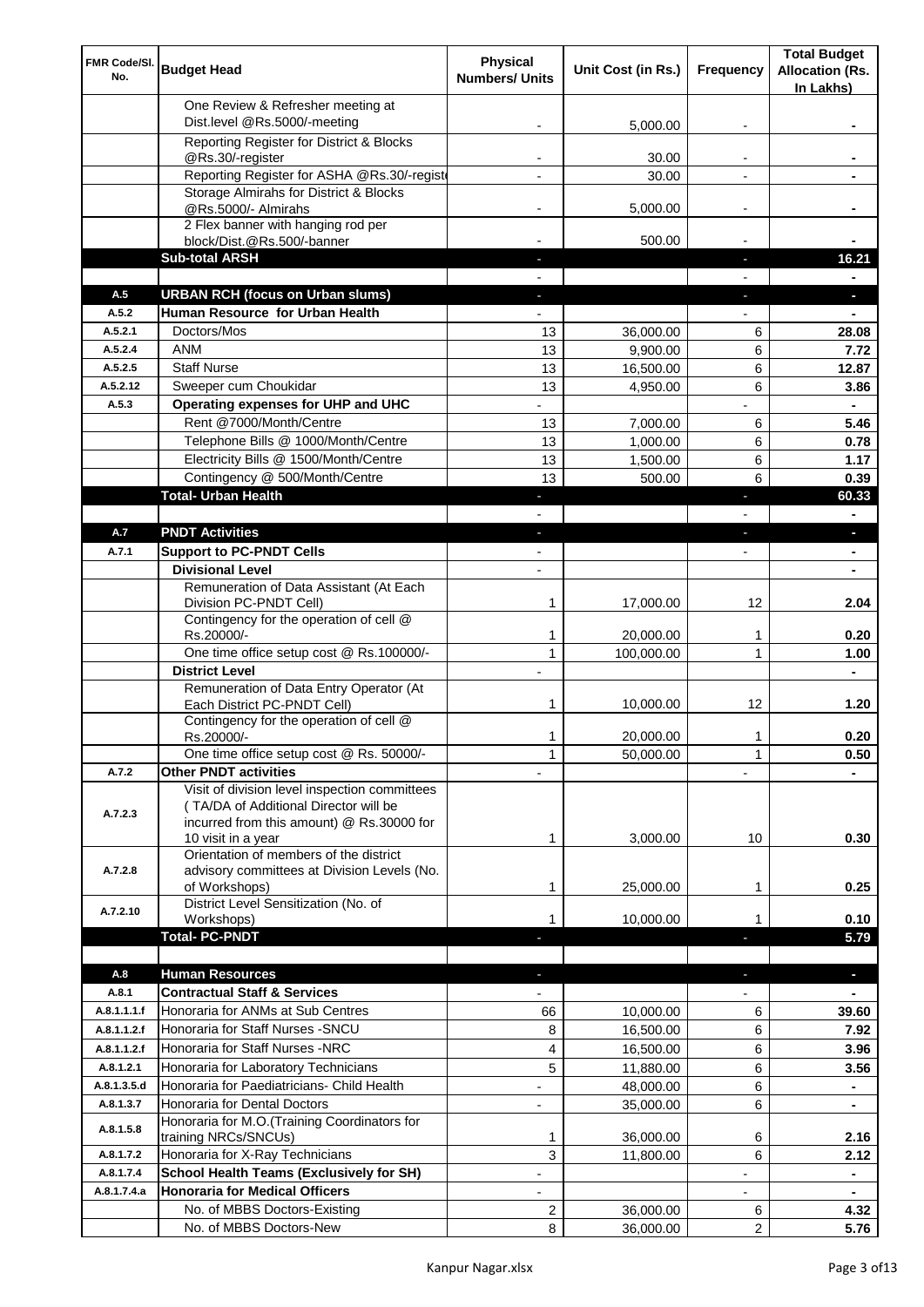|                     |                                                  | <b>Physical</b>          |                    |                          | <b>Total Budget</b>    |
|---------------------|--------------------------------------------------|--------------------------|--------------------|--------------------------|------------------------|
| FMR Code/SI.<br>No. | <b>Budget Head</b>                               | <b>Numbers/ Units</b>    | Unit Cost (in Rs.) | Frequency                | <b>Allocation (Rs.</b> |
|                     |                                                  |                          |                    |                          | In Lakhs)              |
|                     | No. of BDS Doctors-Existing                      | 8                        | 35,000.00          | 6                        | 16.80                  |
|                     | No. of AYUSH Doctors-Existing                    | 10                       | 24,000.00          | 6                        | 14.40                  |
|                     | No. of AYUSH Doctors-New                         | 10                       | 24,000.00          | 2                        | 4.80                   |
| A.8.1.7.4.b         | <b>Honoraria for Physiotherapists</b>            | $\overline{\phantom{a}}$ | 11,880.00          | 6                        | $\blacksquare$         |
| A.8.1.7.4.c         | <b>Honoraria for Dental Hygienists</b>           | $\overline{\phantom{a}}$ | 11,880.00          | 6                        | ۰                      |
| A.8.1.7.4.d         | <b>Honoraria for Ophthalmic Assistants</b>       | 20                       | 11,880.00          | 6                        | 14.26                  |
| A.8.1.7.4.e         | Honoraria for Staff Nurses/GNMs-Existing         | 11                       | 16,500.00          | 6                        | 10.89                  |
|                     | Honoraria for Staff Nurses/GNMs-New              |                          | 16,500.00          | $\overline{c}$           |                        |
| A.8.1.7.4.g         | Honoraria for ANMs-Existing                      | 6                        | 10,000.00          | 6                        | 3.60                   |
|                     | Honoraria for ANMs-New                           | 3                        | 10,000.00          | 2                        | 0.60                   |
|                     | Honoraria for FP Counsellors(@ Rs.9300/-         |                          |                    |                          |                        |
| A.8.1.7.5.1         | (Rs.9000/-Honoraria and 300/-for                 |                          |                    |                          |                        |
|                     | communication support)                           | 3                        | 9,300.00           | 6                        | 1.67                   |
| A.8.1.7.5.2         | <b>Honoraria for ARSH Counsellors</b>            | 2                        | 12,000.00          | 6                        | 1.44                   |
| A.8.1.7.5.4         | <b>Honoraria for Nutritionist-NRC</b>            | 1                        | 15,000.00          | 6                        | 0.90                   |
|                     | Honoraria for Staff under Routine                |                          |                    |                          |                        |
|                     | Immunization                                     |                          |                    |                          |                        |
|                     | Refrigerator Mechanics-District Level            |                          | 16,500.00          | 6                        |                        |
| A.8.1.7.7           | Cold Chain Handlers-District Level               | 1                        | 9,900.00           | 6                        | 0.59                   |
|                     | Vaccine Store Keepers-Division Level             |                          | 22,000.00          | 6                        |                        |
|                     | Refrigerator Mechanics-Division Level            | 1                        | 16,500.00          | 6                        | 0.99                   |
|                     | Vaccine Van Drivers-Division Level               |                          | 16,500.00          | 6                        |                        |
|                     | Cold Chain Handlers-Division Level               | 1                        | 9,900.00           | 6                        | 0.59                   |
| A.8.1.9             | <b>Honoraria for Data Entry Operators</b>        | 3                        | 8,800.00           | 6                        | 1.58                   |
| A.8.1.11.f          | <b>Honoraria for Caretakers-NRC</b>              | 1                        | 4,000.00           | 6                        | 0.24                   |
| A.8.1.11.f          | <b>Honoraria for Cooks-NRC</b>                   | 1                        | 5,000.00           | 6                        | 0.30                   |
|                     | TOTAL - HUMAN RESOURCE                           |                          |                    |                          | 143.07                 |
|                     |                                                  |                          |                    |                          |                        |
| A.9                 | <b>TRAINING</b>                                  | ٠                        |                    | ٠                        | ٠                      |
|                     |                                                  |                          |                    |                          |                        |
| A.9.3               | <b>Maternal Health Training</b>                  | ٠                        |                    | ×,                       | ٠                      |
| A.9.3.1             | <b>Skilled Attendance at Birth / SBA</b>         |                          |                    |                          | $\blacksquare$         |
|                     |                                                  |                          |                    |                          |                        |
| A.9.3.1.1           | Setting up of SBA Training Centres               | 1                        | 25,000.00          | $\blacksquare$           | 0.25                   |
|                     | <b>Training of Staff Nurses in SBA</b>           | $\blacksquare$           |                    | $\blacksquare$           |                        |
| A.9.3.1.4           | Total Batches to be conducted (4 Per             |                          |                    |                          |                        |
|                     | Batch) @ Rs.103300/ Batch                        | 6                        | 103,300.00         |                          | 6.20                   |
| A.9.3.4             | <b>Safe Abortion Services Training</b>           |                          |                    |                          | ۰                      |
|                     | Training of Medical Officers in safe             |                          |                    |                          |                        |
| A.9.3.4.2           | abortion                                         |                          |                    |                          |                        |
|                     | Total Batches to be conducted @ Rs.52000         |                          |                    |                          |                        |
|                     | /batch                                           |                          | 52,000.00          |                          |                        |
| A.9.3.5             | RTI / STI Training                               |                          |                    | $\blacksquare$           |                        |
|                     | Training of Medical Officers in RTI/STI          |                          |                    |                          |                        |
| A.9.3.5.3           | Total Batches to be conducted @ Rs.72600         |                          |                    |                          |                        |
|                     | /batch                                           |                          | 72,600.00          |                          |                        |
|                     | Sub Total - Maternal Health Training             |                          |                    |                          | 6.45                   |
|                     |                                                  |                          |                    |                          |                        |
| A.9.5               | <b>Child Health Training</b>                     |                          |                    |                          |                        |
| A.9.5.2.2           | <b>F-IMNCI Training for Medical Officers</b>     |                          |                    |                          |                        |
|                     | <b>Total Training Load</b>                       | 96                       |                    |                          |                        |
|                     | <b>Batch Size/Participants</b>                   | 16                       |                    |                          |                        |
|                     | No. of Batches                                   | 6                        | 212,900.00         | $\blacksquare$           | 12.77                  |
|                     | Total Batches to be observed(25% of              |                          |                    |                          |                        |
|                     | organized batches)                               | 2                        | 7,500.00           |                          | 0.15                   |
| A.9.5.2.3           | <b>F-IMNCI Training for Staff Nurses</b>         | $\overline{\phantom{a}}$ |                    | $\overline{\phantom{a}}$ | ۰                      |
|                     | <b>Total Training Load</b>                       | $\overline{\phantom{a}}$ |                    |                          |                        |
|                     | <b>Batch Size/Participants</b>                   | -                        |                    |                          |                        |
|                     | No. of Batches                                   | $\overline{\phantom{a}}$ | 206,900.00         |                          |                        |
|                     | Total Batches to be observed(25% of              |                          |                    |                          |                        |
|                     | organized batches)                               |                          | 7,500.00           |                          |                        |
| A.9.5.5.2.a         | <b>IMNCI Plus(CCSP)-10 Days TOT for</b>          |                          |                    |                          |                        |
|                     | <b>Physicians</b>                                |                          |                    |                          |                        |
|                     | <b>Total Training Load</b>                       | 144                      |                    |                          |                        |
|                     | <b>Batch Size/Participants</b><br>No. of Batches | 24<br>6                  | 576,300.00         |                          | 34.58                  |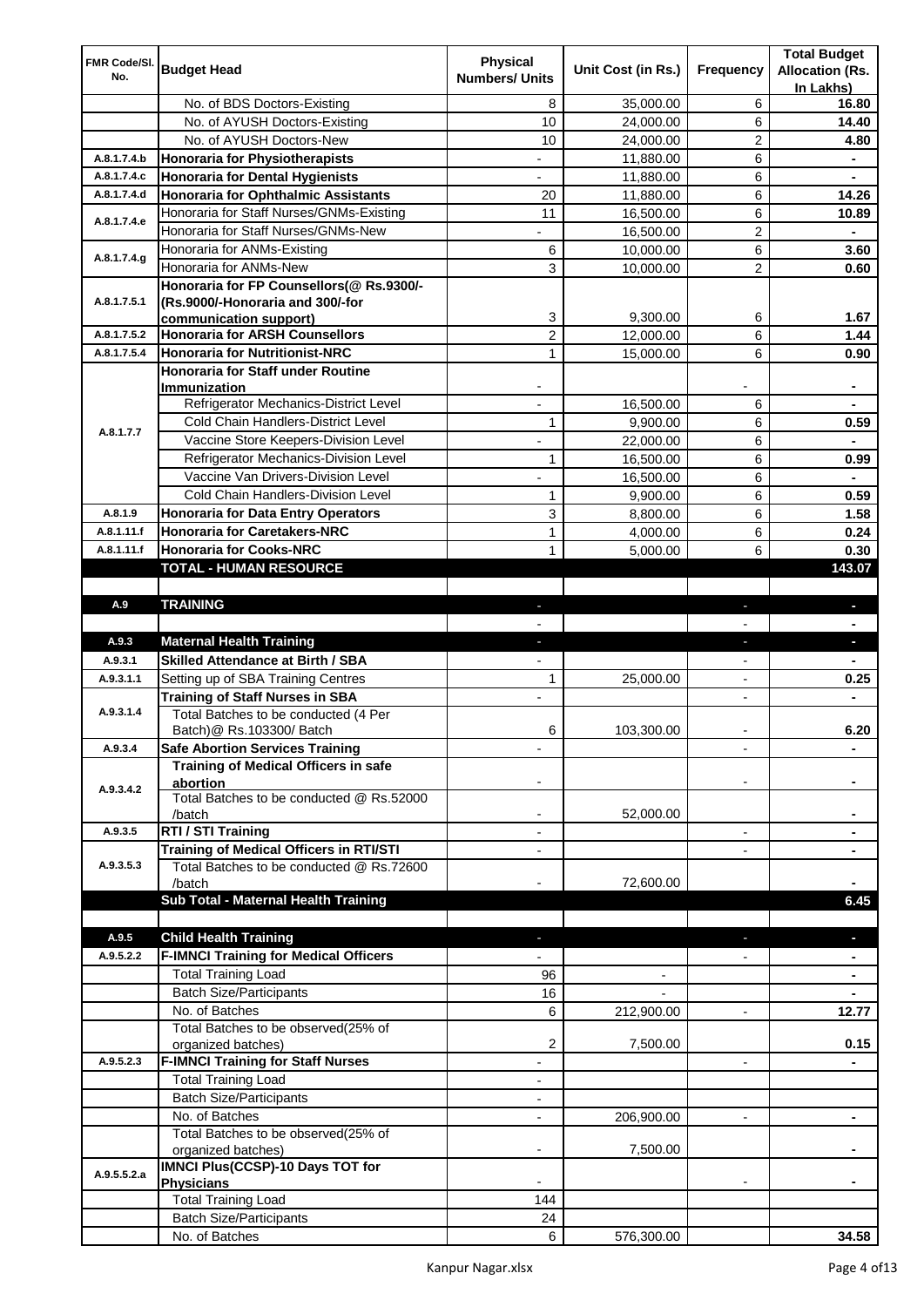| <b>FMR Code/SI.</b><br>No. | <b>Budget Head</b>                                                             | Physical<br><b>Numbers/ Units</b> | Unit Cost (in Rs.) | Frequency                | <b>Total Budget</b><br><b>Allocation (Rs.</b><br>In Lakhs) |
|----------------------------|--------------------------------------------------------------------------------|-----------------------------------|--------------------|--------------------------|------------------------------------------------------------|
|                            | Total Batches to be observed(25% of<br>organized batches)                      | 1                                 | 11,000.00          |                          | 0.11                                                       |
|                            | Sub Total- Child Health Training                                               |                                   |                    |                          | 47.61                                                      |
|                            |                                                                                |                                   |                    |                          |                                                            |
| A.9.7                      | Adolescent Reproductive and Sexual Health/<br><b>ARSH Training</b>             |                                   |                    |                          |                                                            |
|                            | <b>ARSH training for ANMs/LHVs</b>                                             |                                   |                    |                          |                                                            |
| A.9.7.4                    | Total Batches to be conducted@ Rs.71000/<br><b>Batch</b>                       | 3                                 | 71,000.00          |                          | 2.13                                                       |
|                            | <b>Sub Total- ARSH Training</b>                                                |                                   |                    |                          | 2.13                                                       |
|                            |                                                                                |                                   |                    |                          |                                                            |
| A.9.8.4.2                  | <b>Clinical Establishment Act</b>                                              | 1                                 | 798,000.00         |                          | 7.98                                                       |
|                            |                                                                                |                                   |                    |                          | 64.17                                                      |
|                            | <b>TOTAL - Training</b>                                                        |                                   |                    |                          |                                                            |
| A.10                       | <b>PROGRAMME MANAGEMENT</b>                                                    |                                   |                    |                          |                                                            |
| A.10.2                     | District Programme Management Support<br>Unit                                  |                                   |                    |                          |                                                            |
|                            | <b>Contractual Staffs for DPMSU</b>                                            |                                   |                    |                          |                                                            |
| A.10.2.1                   | Honoraria for District Programme Manager                                       | 1                                 | 32,700.00          | 6                        | 1.96                                                       |
| A.10.2.2                   | Honoraria for District Accounts Manager                                        | 1                                 | 26,650.00          | 6                        | 1.60                                                       |
| A.10.2.3                   | Honoraria for District Data Manager(District<br>Data cum Account Assistant)    | 1                                 | 18,150.00          | 6                        | 1.09                                                       |
| A.10.2.7                   | Honoraria for Office Assistant                                                 | 1                                 | 7,000.00           | 6                        | 0.42                                                       |
| A.10.2.8.1                 | Operational Expenses for DPMU unit                                             | 1                                 | 75,000.00          | 6                        | 4.50                                                       |
| A.10.2.8.2                 | Honoraria for District Community Process<br>Manager                            | 1                                 | 26,650.00          | 6                        | 1.60                                                       |
|                            | Sub Total - DPMU                                                               |                                   |                    |                          | 11.17                                                      |
|                            |                                                                                |                                   |                    |                          |                                                            |
| A.10.3                     | <b>Block Programme Management Unit (BPMU)</b>                                  | $\blacksquare$                    |                    | $\overline{\phantom{a}}$ | $\blacksquare$                                             |
| A.10.3.1                   | Honoraria for Block Programme Managers                                         | 10                                | 20,000.00          | 6                        | 12.00                                                      |
| A.10.3.2                   | Honoraria for Block Accounts Managers                                          | 10                                | 10,000.00          | 6                        | 6.00                                                       |
|                            | <b>Sub Total - DPMU</b>                                                        | ٠                                 |                    | J,                       | 18.00                                                      |
|                            |                                                                                |                                   |                    |                          |                                                            |
| A.10.6                     | <b>Concurrent Audit System</b><br>Budget For Block Units(Rs. 1500 per          | $\blacksquare$                    |                    | $\blacksquare$           | ۰                                                          |
|                            | Block/Quarter)<br>Budget For District (District HO Rs.                         | 10                                | 1,500.00           | 4                        | 0.60                                                       |
|                            | 4500/Month)                                                                    | 1                                 | 4,500.00           | 12                       | 0.54                                                       |
|                            | <b>Sub Total - Concurrent Audit</b>                                            |                                   |                    |                          | 1.14                                                       |
|                            | <b>Mobility Support, Field Visits</b>                                          | $\overline{\phantom{a}}$          |                    | $\overline{\phantom{a}}$ |                                                            |
| A.10.7<br>A.10.7.2         | Mobility Support-DPMU/District (2 Vehicles                                     |                                   |                    |                          | ۰                                                          |
|                            | per District per month)<br>Mobility Support-BPMU/Block (1 Vehicle per          | 2                                 | 25,000.00          | 12                       | 6.00                                                       |
| A.10.7.3                   | District per Month)                                                            | 10                                | 25,000.00          | 12                       | 30.00                                                      |
| A.10.7.4.1                 | Mobility Support for Div.PMU Division & AD<br>Offices( 1 vehicle per Division) | 1                                 | 25,000.00          | 12                       | 3.00                                                       |
|                            | Sub Total - Mobility Support, Field Visits                                     |                                   |                    |                          | 39.00                                                      |
|                            |                                                                                |                                   |                    |                          |                                                            |
|                            | <b>TOTAL - Programme Management</b>                                            |                                   |                    | ı                        | 69.31                                                      |
|                            | <b>GRAND TOTAL- RCH FLEXIPOOL</b>                                              | ٠                                 |                    | H,                       | 1,896.03                                                   |
|                            |                                                                                | $\blacksquare$                    |                    | $\overline{\phantom{a}}$ |                                                            |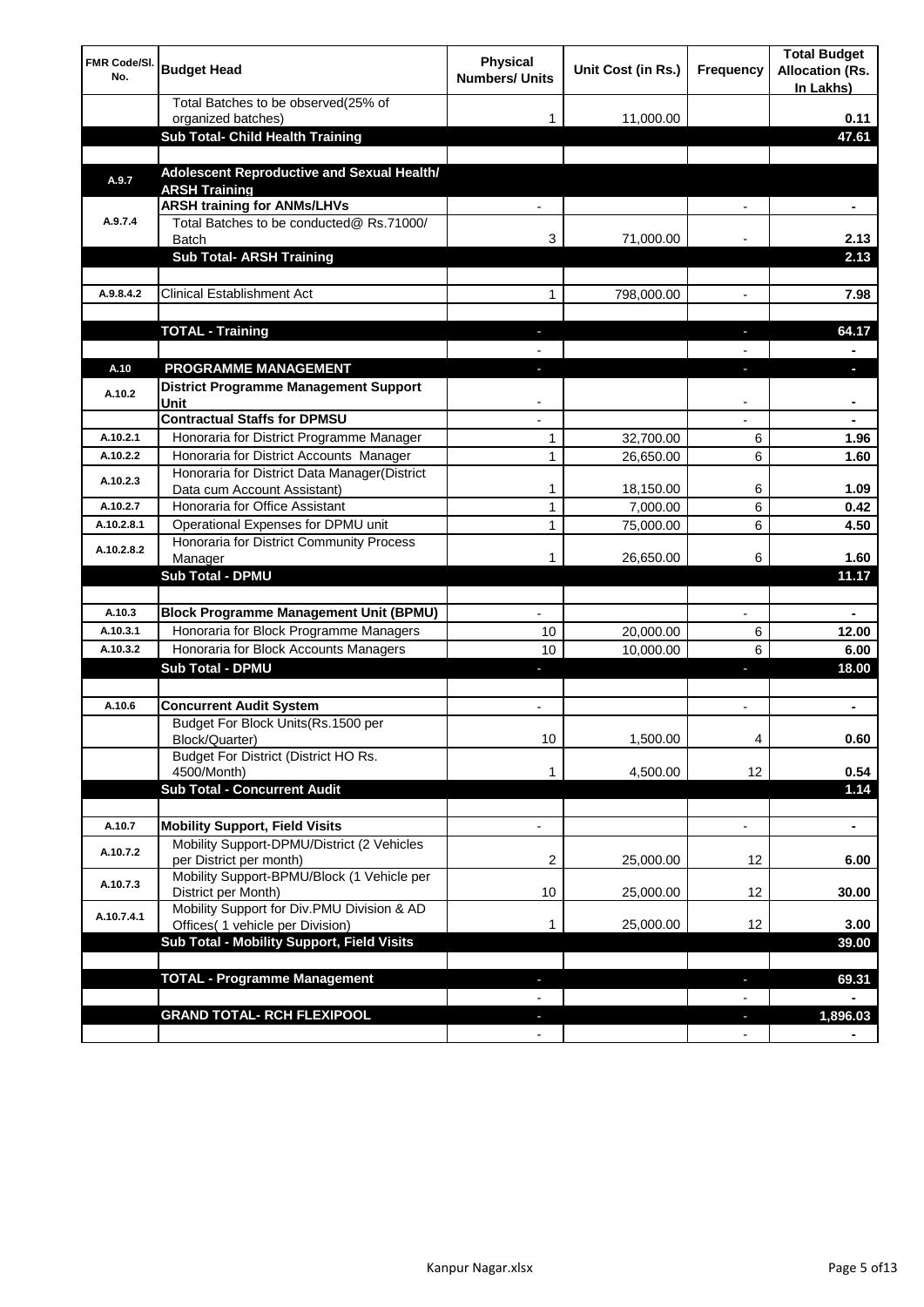| FMR Code/SI.<br>No. | <b>Budget Head</b>                                                                                                          | <b>Physical</b><br><b>Numbers/ Units</b> | Unit Cost (in Rs.) | Frequency                | <b>Total Budget</b><br><b>Allocation (Rs.</b><br>In Lakhs) |
|---------------------|-----------------------------------------------------------------------------------------------------------------------------|------------------------------------------|--------------------|--------------------------|------------------------------------------------------------|
| в                   | <b>MISSION FLEXIPOOL</b>                                                                                                    |                                          |                    | J,                       |                                                            |
| <b>B1</b>           | <b>ASHA</b>                                                                                                                 |                                          |                    |                          |                                                            |
| B1.1.1.4.2          | ASHA State Trainers - TOT (Module VI&VII)-                                                                                  |                                          |                    |                          |                                                            |
| B1.1.3.3            | National Level-Cost of TA/DA<br><b>Incentive for FP</b>                                                                     | 6                                        | 15,000.00          |                          | 0.90                                                       |
|                     | Incentive for ASHA @ Rs. 1000 if a couple                                                                                   |                                          |                    |                          |                                                            |
| B1.1.3.3.1          | adopts permanent methods after 02<br>children(Assumed that 15.56 % clients<br>adopts permanent methods after 02             |                                          |                    |                          |                                                            |
|                     | children).                                                                                                                  | 1,239                                    | 1,000.00           |                          | 12.39                                                      |
| B1.1.3.5            | <b>Other incentive</b>                                                                                                      |                                          |                    | $\blacksquare$           |                                                            |
| B1.1.3.5.1          | On taking Complicated On pregnancy cases<br>or New born cases to the health facility<br>@Rs.150/- case (up to 3 cases/year) | 1,686                                    | 150.00             | 3                        | 7.59                                                       |
| B1.1.3.5.3          | Birth & Death Registration (For 30 birth & 9<br>deaths/ASHA) - Amount Approved 90% Only                                     | 1,686                                    | 180.00             |                          | 2.73                                                       |
|                     | TA/DA for attending Monthly Meetings                                                                                        |                                          |                    |                          |                                                            |
| B1.1.3.5.5          | @Rs.100/Meeting - Amount Approved 90%                                                                                       |                                          |                    |                          |                                                            |
|                     | Only                                                                                                                        | 1,686                                    | 100.00             | 12                       | 18.21                                                      |
|                     | Maternal Death Audit Information                                                                                            |                                          |                    |                          |                                                            |
| B1.1.3.5.6          | (@Rs.200/Case)-Amount Approved 50%                                                                                          | 254                                      | 200.00             |                          | 0.25                                                       |
|                     | Only<br>Incentives to ASHA Sangini(@Rs.150 for                                                                              |                                          |                    |                          |                                                            |
| B1.1.3.5.12         | one field visit and 20 visits per month)                                                                                    |                                          | 3,000.00           | 10                       | ä,                                                         |
| B1.1.3.6            | <b>Other Activities</b>                                                                                                     | $\overline{\phantom{a}}$                 |                    | $\overline{a}$           | $\blacksquare$                                             |
| B1.1.3.6.1          | ASHA Divas/Annual ASHA Samellan-                                                                                            |                                          |                    |                          |                                                            |
|                     | (Amount Approved 70% Only)                                                                                                  | 1,686                                    | 250.00             |                          | 2.95                                                       |
|                     | <b>ASHA Payment Voucher</b>                                                                                                 | 1,686                                    | 25.00              |                          | 0.42                                                       |
| B1.1.3.6.3          | <b>ASHA Master Payment Register</b>                                                                                         | 10                                       | 150.00             |                          | 0.02                                                       |
|                     | <b>ASHA Sangini Format</b>                                                                                                  | 74                                       | 50.00              |                          | 0.04                                                       |
| B1.1.4              | Awards to ASHA's/Link workers                                                                                               | 10                                       | 5,000.00           | $\overline{a}$           | 0.50                                                       |
| B1.1.5              | <b>ASHA Resource Centre/ASHA Mentoring</b><br>Group<br>Mobility Costs ASHA Mentoring Group for                              | -                                        |                    | $\overline{\phantom{a}}$ | ٠                                                          |
| B1.1.5.4            | district*4 meetings@Rs.2500/meeting                                                                                         | 4                                        | 2,500.00           |                          | 0.10                                                       |
|                     | <b>Sub Total - ASHA</b>                                                                                                     |                                          |                    |                          | 46.10                                                      |
|                     |                                                                                                                             |                                          |                    |                          |                                                            |
| <b>B2</b>           | <b>Untied Funds</b>                                                                                                         |                                          |                    | п                        |                                                            |
| B <sub>2.1</sub>    | No. of CHCs/SDH and Amount Approved 71%<br>Only                                                                             | 10                                       | 50,000.00          | 1                        | 3.55                                                       |
| <b>B2.2</b>         | No. of PHCs and Amount Approved 93% Only                                                                                    | 33                                       | 25,000.00          | 1                        | 7.67                                                       |
|                     | No. of Sub Centres and Amount Approved                                                                                      |                                          |                    |                          |                                                            |
| <b>B2.3</b>         | 46% Only                                                                                                                    | 378                                      | 10,000.00          | 1                        | 17.39                                                      |
| <b>B2.4</b>         | No. of VHNSCs and Amount Approved 36%                                                                                       |                                          |                    |                          |                                                            |
|                     | Only<br><b>Sub Total - Untied Funds</b>                                                                                     | 557                                      | 10,000.00          | 1                        | 20.05<br>48.66                                             |
|                     |                                                                                                                             |                                          |                    |                          |                                                            |
| <b>B.3</b>          | <b>Annual Maintenance Grants</b>                                                                                            | J,                                       |                    | T                        | $\overline{\phantom{a}}$                                   |
| <b>B3.1</b>         | No. of CHCs and Amount Approved 70% Only                                                                                    | 10                                       | 100,000.00         | 1                        | 7.00                                                       |
| <b>B3.2</b>         | No. of PHCs and Amount Approved 69% Only                                                                                    | 27                                       | 50,000.00          | 1                        | 9.32                                                       |
| <b>B3.3</b>         | No. of Sub Centres and Amount Approved                                                                                      |                                          |                    |                          |                                                            |
|                     | 49% Only<br><b>Sub Total - AMG</b>                                                                                          | 251                                      | 10,000.00          | 1                        | 12.30                                                      |
|                     |                                                                                                                             |                                          |                    | п                        | 28.61                                                      |
| <b>B.6</b>          | <b>Corpus Grants to HMS/RKS</b>                                                                                             | J,                                       |                    | Е                        | $\overline{\phantom{a}}$                                   |
| B6.1                | District Hospitals (DH+DWH)                                                                                                 | 4                                        |                    | $\overline{\phantom{0}}$ |                                                            |
|                     | Amount Approved for District Hospitals                                                                                      |                                          |                    |                          | 15.70                                                      |
| B6.2                | No. of CHCs and Amount Approved 90% Only                                                                                    | 10                                       | 100,000.00         | 1                        | 9.00                                                       |
| B6.3                | No. of PHCs and Amount Approved 90% Only                                                                                    | 33                                       | 50,000.00          | 1                        | 14.85                                                      |
|                     | <b>Sub Total - HMS/RKS</b>                                                                                                  |                                          |                    |                          | 39.55                                                      |
|                     |                                                                                                                             |                                          |                    |                          |                                                            |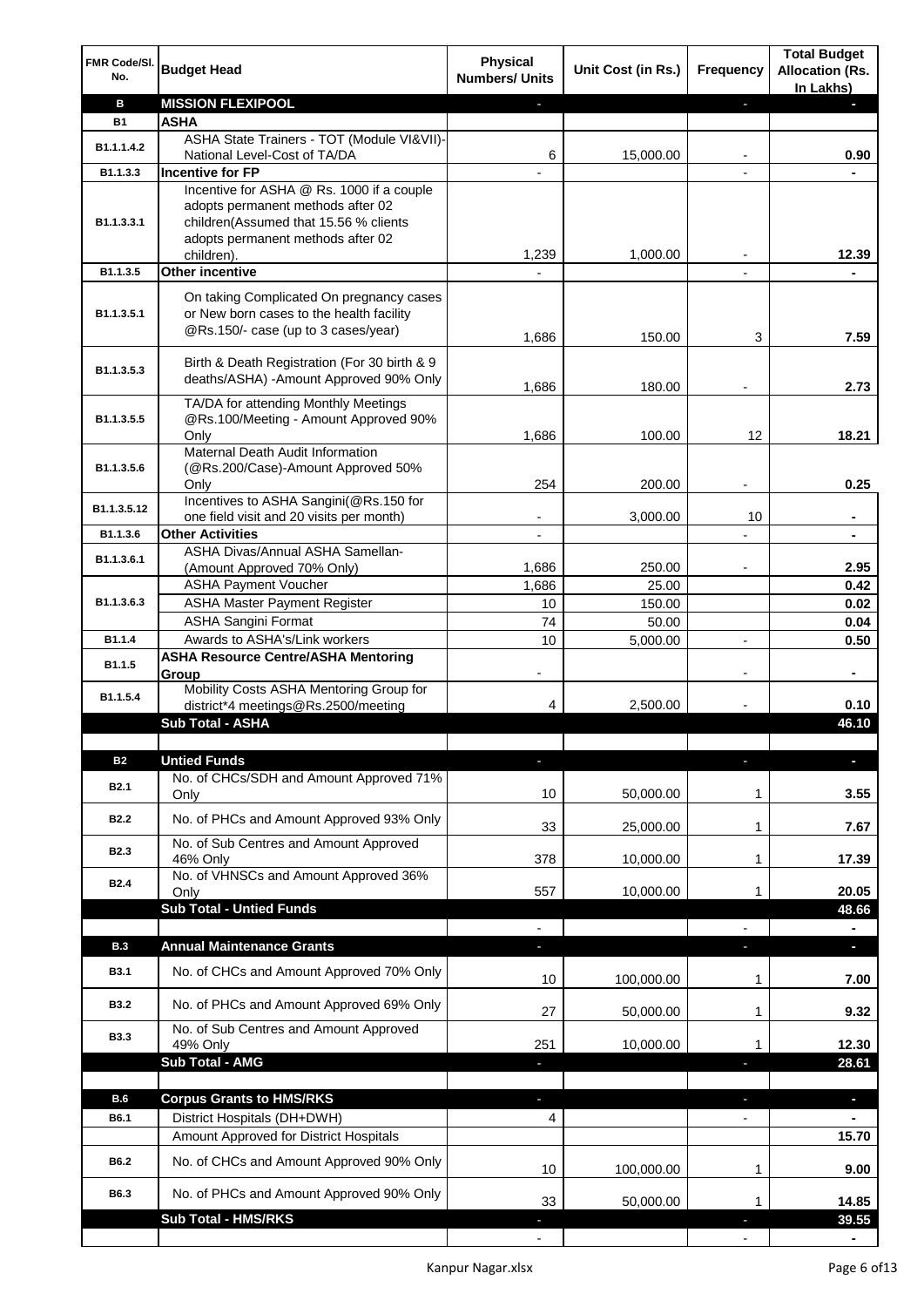| FMR Code/SI.<br>No. | <b>Budget Head</b>                                                                                                         | <b>Physical</b><br><b>Numbers/ Units</b> | Unit Cost (in Rs.) | Frequency                    | <b>Total Budget</b><br><b>Allocation (Rs.</b><br>In Lakhs) |
|---------------------|----------------------------------------------------------------------------------------------------------------------------|------------------------------------------|--------------------|------------------------------|------------------------------------------------------------|
| <b>B9</b>           | <b>Mainstreaming of AYUSH</b>                                                                                              | $\blacksquare$                           |                    | ٠                            | н                                                          |
| B.9.1               | <b>Medical Officers (Only AYUSH)</b>                                                                                       | $\overline{\phantom{a}}$                 |                    | $\overline{\phantom{a}}$     |                                                            |
| B.9.1.1             | <b>Contractual Medical Officers</b>                                                                                        | 31                                       | 24,000.00          | 6                            | 44.64                                                      |
| <b>B.9.2</b>        | <b>AYUSH Pharmacists</b>                                                                                                   | 17                                       | 9,000.00           | 6                            | 9.18                                                       |
|                     | <b>Sub Total (AYUSH)</b>                                                                                                   | ٠                                        |                    | ×,                           | 53.82                                                      |
|                     |                                                                                                                            |                                          |                    |                              |                                                            |
| <b>B10</b>          | <b>IEC-BCC Activities</b><br>Implementation of BCC/IEC Activities at                                                       | J,                                       |                    | ı                            | O.                                                         |
| <b>B.10.2</b>       | district level                                                                                                             |                                          |                    |                              | 5.00                                                       |
| B.10.5.2            | Printing of WIFS Cards, Referral Slips, etc                                                                                | $\overline{\phantom{a}}$                 |                    | $\qquad \qquad \blacksquare$ |                                                            |
|                     | WIFS Cards for School Children(No. of Cards)                                                                               |                                          | 4.00               |                              |                                                            |
|                     | Sub Total (IEC/BCC)                                                                                                        |                                          |                    |                              | 5.00                                                       |
|                     |                                                                                                                            |                                          |                    |                              |                                                            |
| <b>B15</b>          | <b>Planning, Implementation and Monitoring</b>                                                                             |                                          |                    |                              |                                                            |
| B15.2               | <b>Quality Assurance</b>                                                                                                   |                                          |                    |                              | ۰                                                          |
| B15.2.2             | <b>Quality Assurance Committees</b>                                                                                        |                                          |                    |                              | ۰                                                          |
|                     | <b>Division Level</b>                                                                                                      |                                          |                    |                              |                                                            |
|                     | One time establishment @ Rs. 1.00 Lakh/<br>Division (Amount Approved 50% Only)                                             | 1                                        | 100,000.00         | 1                            | 0.50                                                       |
|                     | Operational Expenses @Rs. 5000/month/                                                                                      |                                          |                    |                              |                                                            |
|                     | division (Amount Approved 50% Only)                                                                                        | 1                                        | 5,000.00           | 12                           | 0.30                                                       |
|                     | <b>District Level</b>                                                                                                      |                                          |                    |                              |                                                            |
|                     | One time establishment @ Rs. 1.00 Lakh/<br>District (Amount Approved 50% Only)                                             | 1                                        | 100,000.00         | 1                            | 0.50                                                       |
|                     |                                                                                                                            |                                          |                    |                              |                                                            |
|                     | Operational Expenses @Rs. 5000/ Month/<br>District (Amount Approved 50% Only)                                              | 1                                        | 5,000.00           | 12                           | 0.30                                                       |
| B15.2.4             | <b>Review meetings</b>                                                                                                     | $\overline{\phantom{a}}$                 |                    | -                            | ۰                                                          |
| B15.2.4.2           | <b>Division Level</b>                                                                                                      |                                          |                    | $\overline{\phantom{a}}$     | ٠                                                          |
|                     | Review meetings @ Rs 10000/- per meeting<br>for 4 meeting per division (Amount Approved<br>50% Only)                       | 1                                        | 10,000.00          | 4                            | 0.20                                                       |
|                     | <b>District Level</b>                                                                                                      |                                          |                    |                              |                                                            |
|                     | Review meetings @ Rs 10000/- per meeting                                                                                   |                                          |                    |                              |                                                            |
|                     | for 4 meeting per District (Amount Approved<br>50% Only)                                                                   | 1                                        | 10,000.00          | 4                            | 0.20                                                       |
| B15.2.5             | <b>Other Block Level Activities</b>                                                                                        |                                          |                    |                              |                                                            |
| B15.2.5.1           | Block QA visioning meeting (Orienting<br><b>Block Officials on Facility Solutions Levels-</b><br>Amount Approved 50% Only) | 1                                        | 35,000.00          | 1                            | 0.18                                                       |
|                     |                                                                                                                            |                                          |                    |                              |                                                            |
| B15.2.5.2           | Quality Management System (QMS) training<br>workshop - (Amount Approved 50% Only)                                          | 1                                        | 100,000.00         | 1                            | 0.50                                                       |
|                     | <b>Sub Total - Quality Assurance</b>                                                                                       | н                                        |                    | r                            | 2.68                                                       |
|                     |                                                                                                                            |                                          |                    |                              |                                                            |
| B15.3               | <b>Monitoring and Evaluation</b>                                                                                           |                                          |                    |                              |                                                            |
| B15.3.1.6.3         | Honoraria of Data Entry Operators for MCTS                                                                                 | 10                                       | 11,000.00          | 6                            | 6.60                                                       |
| B15.3.2             | <b>Computerization HMIS and E-governance</b>                                                                               |                                          |                    |                              | ä,                                                         |
|                     | HMIS Operational Cost (excluding HR & Trainings)-                                                                          |                                          |                    |                              |                                                            |
|                     | Expenses for Internet @1500/month/                                                                                         | 13                                       | 1,500.00           | 12                           | 2.34                                                       |
|                     | computer for 951 Nos<br>Expenses for Internet Rs.750/pm/block                                                              |                                          |                    |                              |                                                            |
| B15.3.2.1.a         | computer(new) for 820 Nos.                                                                                                 | 10                                       | 750.00             | 12                           | 0.90                                                       |
|                     | Expenses for Internet Data Card<br>@Rs.750/pm/Computer (new) for 75 Nos.                                                   | 1                                        | 750.00             | 12                           | 0.09                                                       |
|                     | Expenses for Internet Data Card<br>@Rs.750/pm/Computer (new) for 18 Nos.                                                   | 1                                        | 750.00             | 12                           | 0.09                                                       |
| B15.3.2.1.d         | Other Office and admin expenses                                                                                            |                                          |                    |                              |                                                            |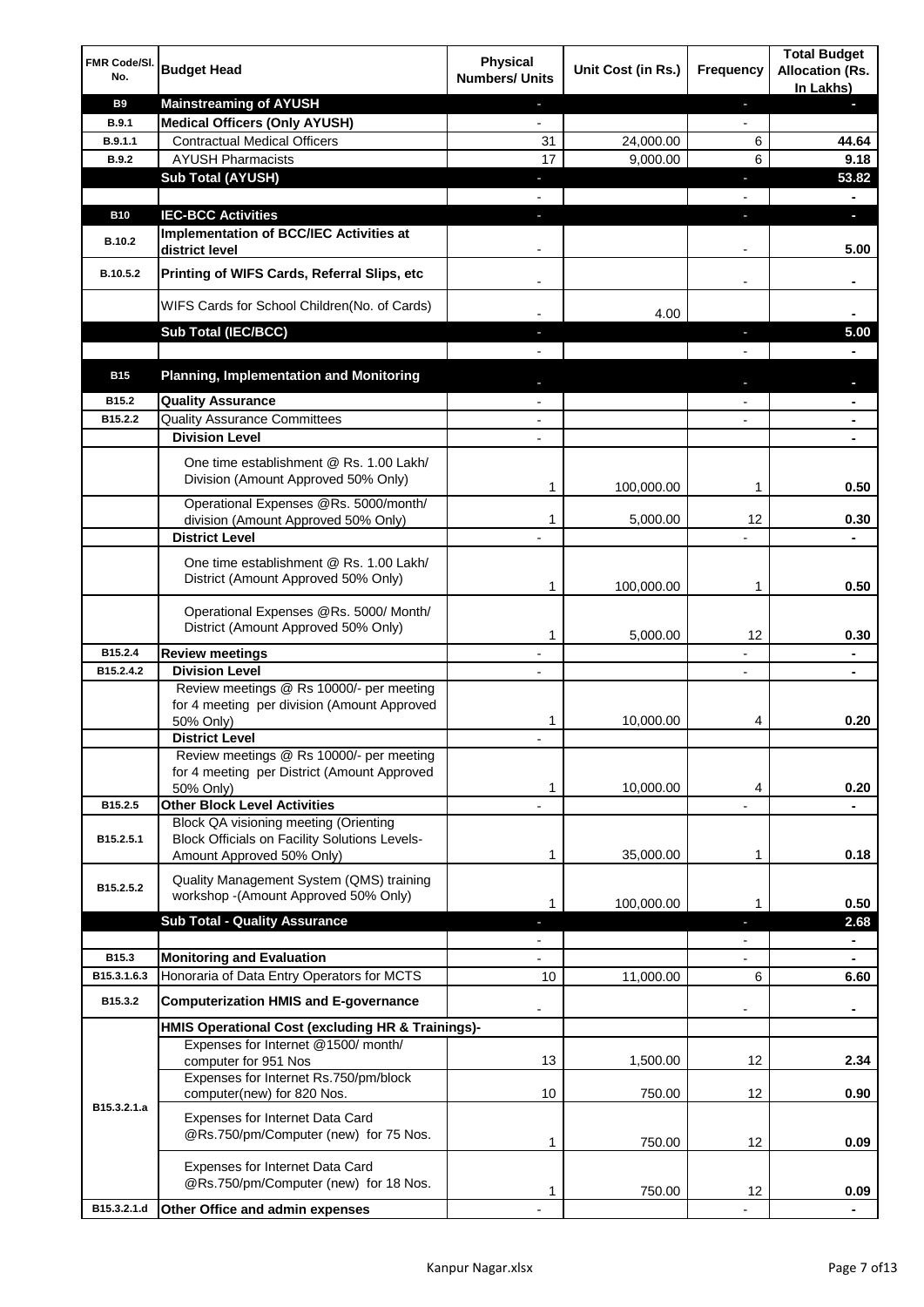| FMR Code/SI.<br>No.   | <b>Budget Head</b>                                                              | <b>Physical</b><br><b>Numbers/ Units</b> | Unit Cost (in Rs.) | <b>Frequency</b>         | <b>Total Budget</b><br><b>Allocation (Rs.</b> |
|-----------------------|---------------------------------------------------------------------------------|------------------------------------------|--------------------|--------------------------|-----------------------------------------------|
|                       | Maintenance of Computers/AMC/etc -HMIS                                          |                                          |                    |                          | In Lakhs)                                     |
| B15.3.2.1.d.2         | (Block -PHC/CHC, CH, CMF (M/F) Old                                              |                                          |                    |                          |                                               |
|                       | @Rs. 4000/unit for 951 no.                                                      | 13                                       | 4,000.00           | 1                        | 0.52                                          |
|                       | Purchase of computer consumables/Admin<br>Expenses @ Rs.1000.00 for 951 no.-Six |                                          |                    |                          |                                               |
| B15.3.2.1.d.3         | Months                                                                          | 13                                       | 1,000.00           | 6                        | 0.78                                          |
| B15.3.2.2.a           | MCTS Operational Cost (excluding HR &                                           |                                          |                    |                          |                                               |
|                       | Trainings)                                                                      |                                          |                    |                          |                                               |
|                       | Procurement of                                                                  |                                          |                    |                          |                                               |
| B15.3.2.2.b           | computers/Printers/Cartridges, etc. -                                           |                                          |                    |                          |                                               |
|                       | @50,000.00/Computer Systems for 820 No.                                         | 10                                       | 50,000.00          | 1                        | 5.00                                          |
| B15.3.2.2.d           | Other Office and admin expenses<br>@12,000.00 per year -820 No.(New)            | 10                                       | 12,000.00          | 1                        | 1.20                                          |
| B15.3.3               | Other M & E Activities                                                          |                                          |                    |                          |                                               |
| B15.3.3.5             | Review Meetings for MCTS @ Rs                                                   |                                          |                    |                          |                                               |
|                       | 4,000/meeting for 12 meetings                                                   | 1                                        | 4.000.00           | 12                       | 0.48                                          |
|                       | Sub Total - Monitoring and Evaluation                                           |                                          |                    |                          | 18.00                                         |
| <b>B.16</b>           | <b>PROCUREMENT</b>                                                              |                                          |                    |                          | Ξ.                                            |
| B16.1.1               | <b>Procurement of Equipments: MH</b>                                            |                                          |                    |                          | ×.<br>٠                                       |
|                       |                                                                                 |                                          |                    |                          |                                               |
| B <sub>16.1.1.2</sub> | MVA/EVA Kits for Safe Abortion services                                         | 60                                       | 2,500.00           |                          | 1.50                                          |
| B16.1.6               | <b>Equipments for ARSH/ School Health</b>                                       |                                          |                    | $\overline{\phantom{a}}$ |                                               |
| B16.1.6.1             | Equipments for ARSH Clinics (New)                                               | $\overline{2}$                           | 15,000.00          | 1                        | 0.30<br>1.80                                  |
|                       | <b>Sub Total (Procurement of Equipments)</b>                                    |                                          |                    |                          |                                               |
| B.16.2.1              | Drugs & supplies for MH                                                         | $\blacksquare$                           |                    | $\blacksquare$           | $\blacksquare$                                |
| B.16.2.1.2            | Drugs for Safe Abortion (No. of MMA                                             |                                          |                    |                          |                                               |
|                       | estimated in year 2013-14)                                                      | 997                                      | 200.00             |                          | 1.99                                          |
| B.16.2.4              | <b>Supplies for IMEP</b>                                                        |                                          |                    |                          |                                               |
| B.16.2.4.1            | Bio-Medical Waste Management-District<br>level                                  | $\overline{\phantom{0}}$                 |                    | $\blacksquare$           | 41.39                                         |
| B.16.2.4.2            | Bio-Medical Waste Management-CHC level                                          |                                          |                    | $\blacksquare$           | 15.73                                         |
| B.16.2.4.3            | Cleaning/Washing, House keeping and<br>Laundry Management - District Level      |                                          |                    | $\blacksquare$           | 74.99                                         |
| B.16.2.4.4            | Cleaning/Washing, House keeping and                                             |                                          |                    |                          |                                               |
|                       | Laundry Management - CHC/PHC Level                                              |                                          |                    |                          | 24.49                                         |
|                       | <b>ASHA Drug Kits</b><br>Drug Kit replenishment for ASHAs @ Rs.                 |                                          |                    |                          |                                               |
| B.16.2.5.2            | 300/ASHA                                                                        | 1,396                                    | 300.00             |                          | 4.19                                          |
| B.16.2.6              | Drugs & supplies for WIFS                                                       |                                          |                    | $\overline{\phantom{a}}$ |                                               |
|                       | For Govt. & Govt. aided Schools (Classes VI                                     |                                          |                    |                          |                                               |
|                       | to XII)<br><b>Total Beneficiaries</b>                                           | 39,049                                   |                    |                          |                                               |
| B.16.2.6.1            | IFA Tables Required at District (                                               |                                          |                    |                          |                                               |
|                       | Beneficiary* 52 Tabs)                                                           | 2,030,572                                | 0.12               | $\overline{\phantom{a}}$ | 2.44                                          |
| B.16.2.6.2            | Albendazole Tablets Required at District<br>(Beneficiary *2 Tabs)               | 78,099                                   | 1.00               |                          | 0.78                                          |
| B.16.2.7              | Drugs & Supplies under SHP                                                      |                                          |                    |                          |                                               |
|                       | <b>For Aganwadi Centres</b>                                                     |                                          |                    |                          |                                               |
|                       | Expected No. of Children at AWCs                                                | 53,350                                   |                    |                          | ٠                                             |
|                       | No. of IFA Bottles (One bottle of 100<br>ml./child)                             | 53,350                                   | 10.00              |                          | 5.34                                          |
|                       | Albendazole Tablets (2 tablets per Child)                                       | 106,700                                  | 1.00               |                          | 1.07                                          |
|                       | For Primary Schools(For Govt. & Govt.                                           |                                          |                    |                          |                                               |
|                       | aided Schools Classes I to V)                                                   | 70,027                                   |                    |                          |                                               |
|                       | Expected No. of Children in Schools<br>No. of Tablets Required at District (52  |                                          |                    |                          |                                               |
|                       | Tabs./ Beneficiary)                                                             | 3,641,406                                | 0.12               |                          | 4.37                                          |
|                       | No. of Tablets Required at District (2 Tabs./                                   |                                          |                    |                          |                                               |
|                       | Beneficiary)<br><b>Medicines for Teams</b>                                      | 140,054                                  | 1.00               |                          | 1.40                                          |
|                       | No. of Blocks                                                                   | 10                                       |                    |                          |                                               |
|                       | First Time Medicines For Teams (2 Teams                                         |                                          |                    |                          |                                               |
|                       | in Each Block)                                                                  | 20                                       | 18,000.00          |                          | 3.60                                          |
|                       | Sub Total (Procurement of Drugs & Supplies)                                     |                                          |                    |                          | 181.77                                        |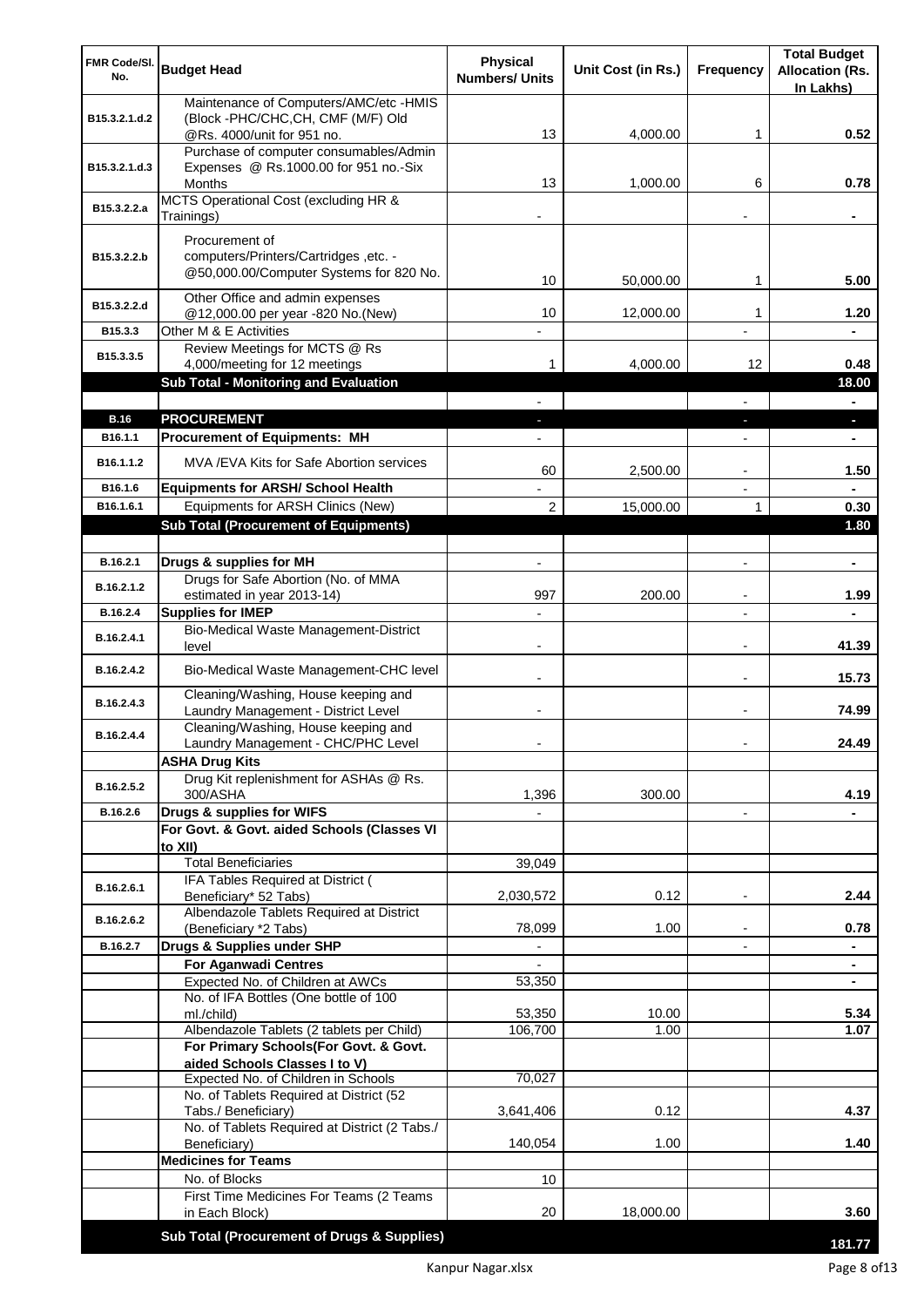| FMR Code/SI.<br>No. | <b>Budget Head</b>                                                   | <b>Physical</b><br><b>Numbers/ Units</b> | Unit Cost (in Rs.) | Frequency                | <b>Total Budget</b><br><b>Allocation (Rs.</b><br>In Lakhs) |
|---------------------|----------------------------------------------------------------------|------------------------------------------|--------------------|--------------------------|------------------------------------------------------------|
| <b>B.17</b>         | <b>Drugs Warehouses/Logistics Management</b>                         |                                          |                    |                          |                                                            |
|                     | Honoraria of Staff at Regional Drug                                  |                                          |                    |                          |                                                            |
|                     | Warehouse                                                            |                                          |                    |                          |                                                            |
|                     | Accountant                                                           | 1                                        | 10,000.00          | 6                        | 0.60                                                       |
|                     | Computer Operator Cum Store Keeper                                   | 1                                        | 10,000.00          | 6                        | 0.60                                                       |
|                     | Fork-Lift Operator cum Mechanic                                      | $\mathbf{1}$                             | 6,500.00           | 6                        | 0.39                                                       |
| <b>B.17.1</b>       | Fourth class / Loader                                                | $\mathbf{1}$                             | 6,500.00           | 6                        | 0.39                                                       |
|                     | Generator Operator cum Electrician                                   | $\mathbf{1}$                             | 5,000.00           | 6                        | 0.30                                                       |
|                     | Sweeper                                                              | $\mathbf{1}$                             | 3,500.00           | 6                        | 0.21                                                       |
|                     | <b>Armed Guards</b>                                                  | $\mathbf{1}$                             | 6,335.00           | 6                        | 0.38                                                       |
|                     | <b>General Guards</b>                                                | $\overline{2}$                           | 5,157.00           | 6                        | 0.62                                                       |
|                     | Gardener                                                             | $\mathbf{1}$                             | 3,000.00           | 6                        | 0.18                                                       |
|                     | Honoraria of Staff at District Drug                                  |                                          |                    |                          |                                                            |
|                     | Warehouse                                                            |                                          |                    |                          |                                                            |
|                     | Computer Operator Cum Store Keeper                                   |                                          | 10,000.00          | 6                        |                                                            |
| <b>B.17.3</b>       | Generator Operator Cum Mechanic/Electricia                           |                                          | 5,000.00           | 6                        |                                                            |
|                     | Loader                                                               |                                          | 5,000.00           | 6                        |                                                            |
|                     | Choukidar                                                            |                                          | 5,000.00           | 6                        |                                                            |
|                     | Part-time Sweeper                                                    |                                          | 2,500.00           | 6                        |                                                            |
|                     | <b>Operational Cost for Regional Drug ware</b>                       |                                          |                    |                          |                                                            |
| B.17.4.1            | House                                                                |                                          |                    |                          |                                                            |
|                     | <b>Electricity Charges</b>                                           |                                          |                    |                          | 1.10                                                       |
|                     | <b>Telephone Charges</b>                                             |                                          |                    |                          | 0.10                                                       |
|                     | POL & Maintenance of DG Sets                                         |                                          |                    |                          | 0.30                                                       |
|                     | Stationary                                                           |                                          |                    |                          | 0.15                                                       |
|                     | Contingency                                                          |                                          |                    |                          | 1.49                                                       |
|                     | <b>Sub Total-Drug Ware Houses</b>                                    |                                          |                    |                          | 6.81                                                       |
|                     |                                                                      |                                          |                    |                          |                                                            |
|                     | <b>GRAND TOTAL- MISSION FLEXIPOOL</b>                                |                                          |                    |                          | 432.80                                                     |
|                     |                                                                      |                                          |                    |                          |                                                            |
| C                   | <b>IMMUNISATION</b>                                                  |                                          |                    |                          |                                                            |
|                     | RI strengthening project (Review meeting,                            |                                          |                    |                          |                                                            |
| C.1                 | Mobility support, Outreach services etc)                             |                                          |                    |                          |                                                            |
| C.1.a               | Mobility Support for supervision for district                        |                                          |                    |                          |                                                            |
|                     | level officers @Rs 250000/- Year                                     | 1                                        | 250,000.00         |                          | 2.50                                                       |
| C.1.b               | Mobility support for supervision at State                            |                                          |                    |                          |                                                            |
|                     | level                                                                |                                          |                    |                          |                                                            |
|                     | Printing and dissemination of Immunization                           |                                          |                    |                          |                                                            |
| C.1.c               | cards, tally sheets, monitoring forms etc.@                          |                                          |                    |                          |                                                            |
|                     | Rs 10 /- Beneficiary                                                 | 146,330                                  | 10.00              |                          | 14.63                                                      |
|                     | Support for Quarterly State level review                             |                                          |                    |                          |                                                            |
| C.1.d               | meetings of district officer                                         |                                          |                    |                          |                                                            |
|                     | Quarterly review meetings exclusive for RI                           |                                          |                    |                          |                                                            |
| C.1.e               | at district level with Block Mos, CDPO, and                          |                                          |                    |                          |                                                            |
|                     | other stake holders (@ Rs 100/- per                                  |                                          |                    |                          |                                                            |
|                     | participant(5 participant / block)                                   | 200                                      | 100.00             |                          | 0.20                                                       |
|                     | Quarterly review meetings exclusive for RI                           |                                          |                    |                          |                                                            |
|                     | at block level @Rs 50/- per person as                                |                                          |                    |                          |                                                            |
| C.1.f               | honorarium/Asha(For travel) & Rs 25 per                              |                                          |                    |                          |                                                            |
|                     | person at the disposal of MOIC for meeting                           |                                          |                    |                          |                                                            |
|                     | expenses (Refreshment, stationery and<br>mis.)                       | 6,744                                    | 75.00              |                          | 5.06                                                       |
|                     | Focus on slum & underserved areas in                                 |                                          |                    |                          |                                                            |
|                     | urban areas/alternative vaccinator for slums                         |                                          |                    |                          |                                                            |
|                     | (Hiring of ANM @ 450/-per session for four                           |                                          |                    |                          |                                                            |
| C.1.g               | sessions/month/slum of 10000 population                              |                                          |                    |                          |                                                            |
|                     | and Rs.300/ month as contingency per slum                            |                                          |                    |                          |                                                            |
|                     | i.e.Rs.2100/-month/slum of 10000                                     |                                          |                    |                          |                                                            |
|                     | population)                                                          | 1,440                                    | 2,100.00           |                          | 30.24                                                      |
| C.1.h               | Mobilization of children through ASHA or                             |                                          |                    |                          |                                                            |
|                     | other mobilizers(@Rs 150/-per session)                               | 34,701                                   | 150.00             | $\overline{\phantom{a}}$ | 52.05                                                      |
| C.1.i               | Alternative vaccine delivery in hard to reach                        |                                          |                    |                          |                                                            |
|                     | areas(@Rs 150/-per session)<br>Alternative Vaccine Delivery in other | 4,568                                    | 150.00             | $\overline{\phantom{a}}$ | 6.85                                                       |
| $C.1.$ j            | areas(@Rs. 75/- per session)                                         | 30,133                                   | 75.00              |                          | 22.60                                                      |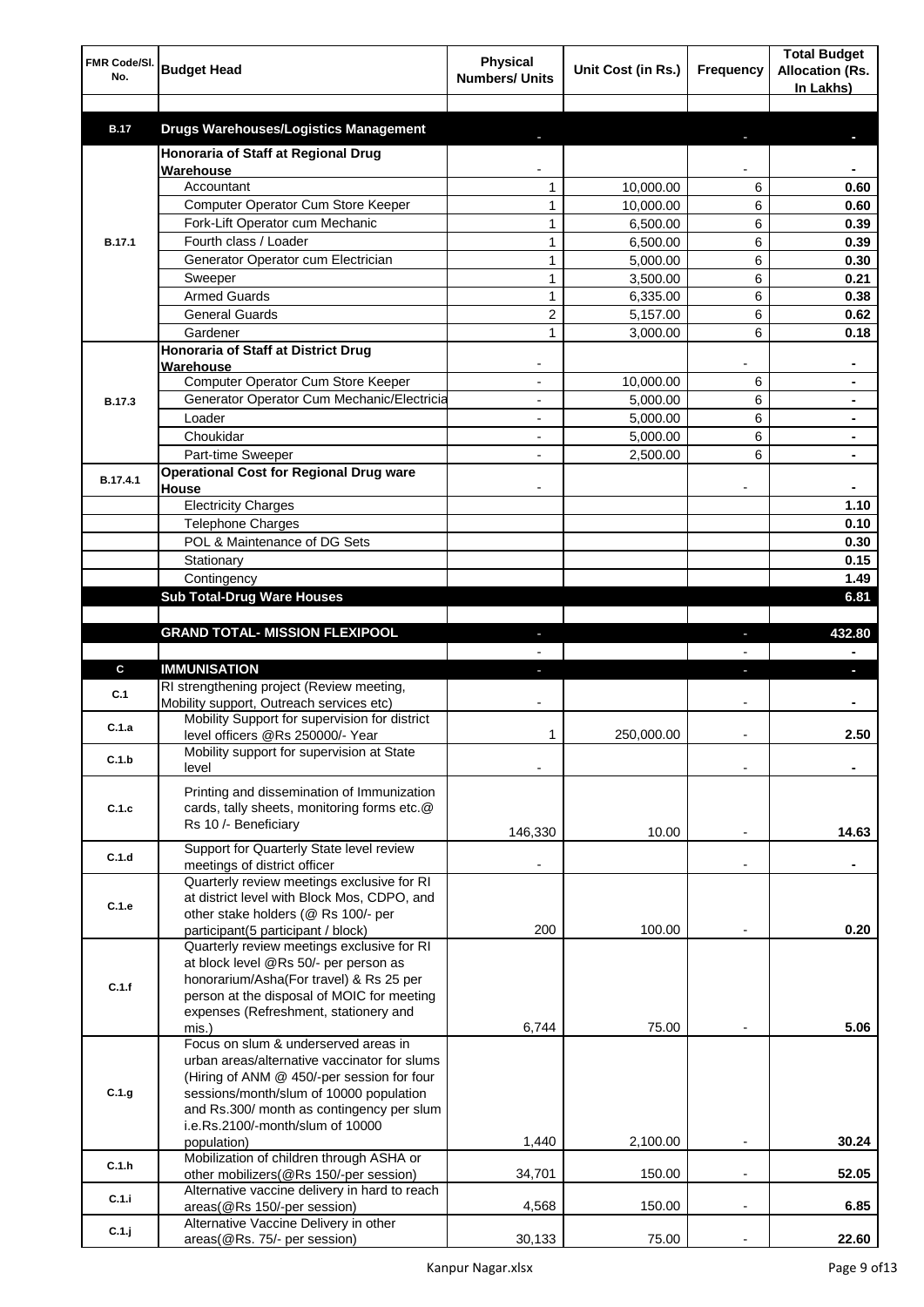| FMR Code/SI.<br>No. | <b>Budget Head</b>                                                                                                                                                                                                                                         | <b>Physical</b><br><b>Numbers/ Units</b> | Unit Cost (in Rs.) | Frequency                | <b>Total Budget</b><br><b>Allocation (Rs.</b><br>In Lakhs) |
|---------------------|------------------------------------------------------------------------------------------------------------------------------------------------------------------------------------------------------------------------------------------------------------|------------------------------------------|--------------------|--------------------------|------------------------------------------------------------|
| C.1.k               | To develop micro plan at sub-centre level(@<br>Rs 100/- per sub centre)                                                                                                                                                                                    | 391                                      | 100.00             |                          | 0.39                                                       |
| C.1.1               | For consolidation of micro plans at block<br>level (@ Rs 1000/-per block per PHC and                                                                                                                                                                       |                                          |                    |                          |                                                            |
|                     | Rs 2000/- per district)<br>POL for vaccine delivery from State to                                                                                                                                                                                          | 12                                       | 1,000.00           |                          | 0.12                                                       |
| C.1.m               | district and from district to PHC/CHCs(@ Rs<br>150000/- per district per year)                                                                                                                                                                             | 1                                        | 150,000.00         |                          | 1.50                                                       |
|                     | Consumables for computer including                                                                                                                                                                                                                         |                                          |                    |                          |                                                            |
| C.1.n               | provision for internet access for RIMS (@<br>Rs 400/- per month per district)                                                                                                                                                                              | 1                                        | 400.00             | 12                       | 0.05                                                       |
| C.1.o               | Red/Black plastic bags etc.(@ Rs 3 per bag                                                                                                                                                                                                                 |                                          |                    |                          |                                                            |
|                     | and 2 bags per session)<br>Hub Cutter/Bleach/Hypochlorite solution/                                                                                                                                                                                        | 40,461                                   | 3.00               | 2                        | 2.43                                                       |
| C.1.p               | Twin buckets(@ Rs 1200/- per PHC/CHC                                                                                                                                                                                                                       |                                          |                    |                          |                                                            |
|                     | per year)                                                                                                                                                                                                                                                  | 22                                       | 1,200.00           |                          | 0.26                                                       |
| C.1.q               | Safety Pits(@ Rs 5250/- per pit)                                                                                                                                                                                                                           | 18                                       | 5,250.00           |                          | 0.95                                                       |
|                     | Other Specific requirement<br>Fund for annual maintenance operation of                                                                                                                                                                                     |                                          |                    | $\blacksquare$           | $\blacksquare$                                             |
|                     | WIC/WIF at division level @ Rs.40000/unit                                                                                                                                                                                                                  |                                          |                    |                          |                                                            |
|                     | of WIC/WIF                                                                                                                                                                                                                                                 | 3                                        | 40,000.00          |                          | 1.20                                                       |
|                     | POL for generators and operational                                                                                                                                                                                                                         |                                          |                    |                          |                                                            |
| C.1.r               | expenses at divisional vaccine storage point<br>@ Rs 2.00 Lakhs/ year/division vaccine                                                                                                                                                                     |                                          |                    |                          |                                                            |
|                     | store points                                                                                                                                                                                                                                               | 1                                        | 200,000.00         |                          | 2.00                                                       |
|                     | Electricity bill for WIC/WIF AT state and                                                                                                                                                                                                                  |                                          |                    |                          |                                                            |
|                     | divisional level @ Rs 1.50Lakhs/year<br>/division store points                                                                                                                                                                                             | 1                                        | 150,000.00         |                          | 1.50                                                       |
|                     | <b>AEFI Kits</b>                                                                                                                                                                                                                                           | 62                                       | 200.00             |                          | 0.12                                                       |
| C.2                 | <b>Salary of Contractual Staffs</b>                                                                                                                                                                                                                        | L,                                       |                    | $\overline{\phantom{a}}$ | $\blacksquare$                                             |
| C.2.2               | Computer Assistants at District level                                                                                                                                                                                                                      | 1                                        | 10,000.00          | 6                        | 0.60                                                       |
| C.3                 | <b>Training under Immunisation</b>                                                                                                                                                                                                                         | $\overline{a}$                           |                    | $\overline{a}$           | $\blacksquare$                                             |
| C.3.1               | District level Orientation training including<br>Hep B, Measles, AEFI & JE(wherever<br>required) for 2 days ANM, Multi Purpose<br>Health Worker (Male), LHV, Health<br>Assistant (Male/Female), Nurse Midwives,<br>BEEs & other staff (as per RCH norms) @ |                                          |                    |                          |                                                            |
|                     | Rs 46200/batch                                                                                                                                                                                                                                             | 5                                        | 46,200.00          |                          | 2.31                                                       |
| C.3.2               | Three day training including Hep B, Measles<br>& JE(wherever required) of Medical Officers<br>of RI using revised MO training module) @<br>Rs 65600/ batch                                                                                                 |                                          | 65,600.00          |                          |                                                            |
|                     | Two days cold chain handlers training for                                                                                                                                                                                                                  |                                          |                    |                          |                                                            |
| C.3.4               | block level cold chain handlers by State and<br>district cold chain officers @ Rs<br>26600/batch                                                                                                                                                           | 1                                        | 26,600.00          |                          | 0.27                                                       |
|                     | One day training of block level data handlers                                                                                                                                                                                                              |                                          |                    |                          |                                                            |
| C.3.5               | by DIOs and District cold chain officer to                                                                                                                                                                                                                 |                                          |                    |                          |                                                            |
|                     | train about the reporting formats of<br>immunization @ Rs 300/ person                                                                                                                                                                                      | 22                                       | 300.00             | $\overline{\phantom{0}}$ | 0.07                                                       |
| C.3.6               | Intensified immunization training of front                                                                                                                                                                                                                 |                                          |                    |                          |                                                            |
|                     | line workers @ Rs 86660/batch                                                                                                                                                                                                                              | 29                                       | 86,660.00          | $\blacksquare$           | 25.13                                                      |
| C.4                 | <b>Cold Chain Maintenance</b><br>Cold chain maintenance at PHC/CHC Level                                                                                                                                                                                   |                                          |                    |                          |                                                            |
|                     | (@Rs. 750/PHC/CHC per year)                                                                                                                                                                                                                                | 29                                       | 750.00             |                          | 0.22                                                       |
|                     | Cold chain maintenance at District Level<br>(@Rs. 15000/year)                                                                                                                                                                                              | 1                                        | 15,000.00          |                          | 0.15                                                       |
| C.5                 | Asha Incentives- for full immunization @<br>RS.100 per child for full immunization in first<br>year and Rs.50 per child for ensuring<br>complete immunization up to 2nd year of                                                                            |                                          |                    |                          |                                                            |
|                     | age.(94.22% of the fund)                                                                                                                                                                                                                                   | 37,800                                   | 150.00             |                          | 53.42                                                      |
|                     | <b>TOTOAL - ROUTINE IMMUNIZATION</b>                                                                                                                                                                                                                       |                                          |                    |                          | 226.82                                                     |
| D                   | <b>National Disease Control Programmes</b>                                                                                                                                                                                                                 |                                          |                    |                          |                                                            |
|                     |                                                                                                                                                                                                                                                            |                                          |                    |                          |                                                            |
| Е                   | <b>Integrated Disease Surveillance Project</b><br>(IDSP)                                                                                                                                                                                                   |                                          |                    |                          |                                                            |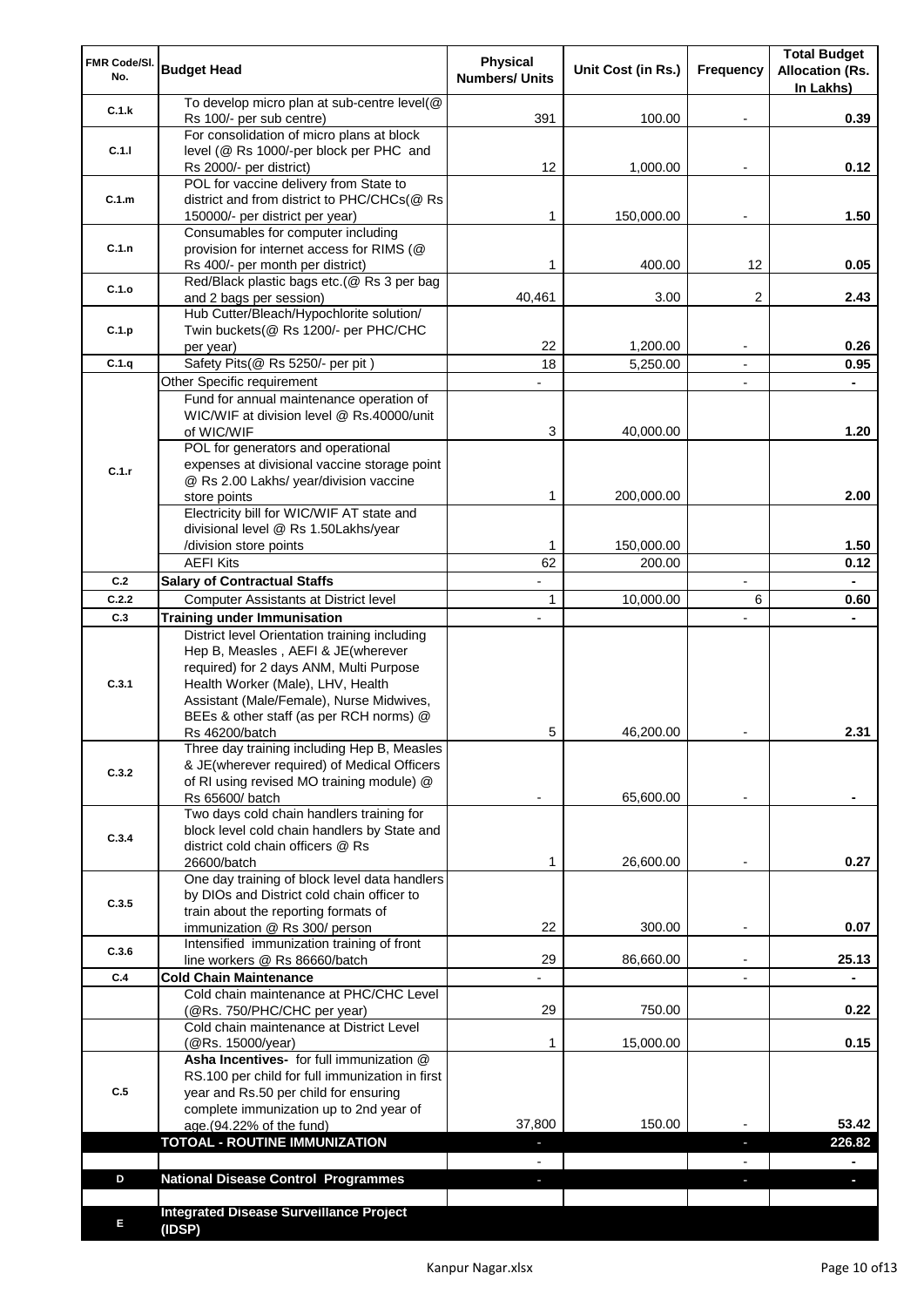| FMR Code/SI.<br>No. | <b>Budget Head</b>                                                                   | <b>Physical</b><br><b>Numbers/ Units</b> | Unit Cost (in Rs.) | Frequency | <b>Total Budget</b><br><b>Allocation (Rs.</b><br>In Lakhs) |
|---------------------|--------------------------------------------------------------------------------------|------------------------------------------|--------------------|-----------|------------------------------------------------------------|
| E.1                 | Operational Costs (Rs. 25000/0 per Month)<br>including 10 Medical Colleges           |                                          |                    |           | 3.00                                                       |
| E.2                 |                                                                                      |                                          |                    |           |                                                            |
|                     | Remuneration for Contractual Human Resource                                          |                                          |                    |           |                                                            |
| E.2.1               | Epidemiologist (Rs. 27500-44000)                                                     |                                          |                    |           | 3.83                                                       |
| E.2.2               | Microbiologist (Rs. 27500-44000)                                                     |                                          |                    |           |                                                            |
| E.3.2               | Data Manager (Rs. 18000 per Mth)                                                     |                                          |                    |           | 2.16                                                       |
| E.3.3               | Data Entry Operator (Rs. 11000/mth)                                                  |                                          |                    |           | 2.64                                                       |
|                     | <b>Training</b><br>Medical Officers (3 days) @ Rs 50000 /                            |                                          |                    |           |                                                            |
|                     | Batch, for one batch                                                                 |                                          |                    |           | 0.50                                                       |
| E.8                 | Hospital Pharmacists/Nurses Training (1                                              |                                          |                    |           |                                                            |
|                     | day) @ Rs.38000 / Batch for 1 batch                                                  |                                          |                    |           | 0.38                                                       |
|                     | One Day Training of Medical College Doctors                                          |                                          |                    |           | 0.50                                                       |
| E.8                 | Costs on account of Newly Formed Districts                                           |                                          |                    |           |                                                            |
|                     | <b>TOTAL-IDSP</b>                                                                    |                                          |                    |           | 13.01                                                      |
|                     |                                                                                      |                                          |                    |           |                                                            |
| F                   | <b>National Vector Borne Disease Control</b>                                         |                                          |                    |           |                                                            |
|                     | Programme (NVBDCP)                                                                   |                                          |                    |           |                                                            |
| F.1.1               | <b>Malaria</b>                                                                       |                                          |                    |           |                                                            |
| F.1.1.b             | <b>ASHA Incentives</b>                                                               |                                          |                    |           | 2.25                                                       |
| F.1.1.d             | Monitoring, Evaluation & Supervision &                                               |                                          |                    |           |                                                            |
| F.1.1.e             | Epidemic preparedness including mobility<br><b>IEC/BCC</b>                           |                                          |                    |           | 0.85                                                       |
| F.1.1.g             | <b>Training/Capacity Building</b>                                                    |                                          |                    |           | 0.42<br>0.25                                               |
|                     | Sub Total - Malaria                                                                  |                                          |                    |           | 3.77                                                       |
| F.1.2               |                                                                                      |                                          |                    |           |                                                            |
|                     | Dengue & Chikungunya                                                                 |                                          |                    |           |                                                            |
| F.1.2.a(iⅈ)         | Strengthening Surveillance for Apex Referral<br>Lab & Sentinel Surveillance Hospital |                                          |                    |           | 1.00                                                       |
| F.1.2.c             | Monitoring/Supervision and Rapid Response                                            |                                          |                    |           | 0.80                                                       |
| F.1.2.d             | <b>Epidemic Preparedness</b>                                                         |                                          |                    |           | 0.15                                                       |
| F.1.2.e             | Case Management                                                                      |                                          |                    |           | 0.50                                                       |
| F.1.2.f             | Vector Control And Environmental<br>Management                                       |                                          |                    |           | 27.00                                                      |
| F.1.2.g             | IEC/ BCC for Social Mobilization                                                     |                                          |                    |           | 0.40                                                       |
| F.1.2.i             | Training/Workshop                                                                    |                                          |                    |           | 0.40                                                       |
|                     | Sub Total - Dengue & Chikungunya                                                     |                                          |                    |           | 30.25                                                      |
| F.1.3               | <b>AES/JE</b>                                                                        |                                          |                    |           |                                                            |
|                     | Strengthening of Sentinel sites which will                                           |                                          |                    |           |                                                            |
| F.1.3.a             | include Diagnostics and Case Management,<br>supply of kits by Gol                    |                                          |                    |           |                                                            |
|                     | IEC / BCC Activities & printing material                                             |                                          |                    |           |                                                            |
| F.1.3.b             | pertaining to JE / AES                                                               |                                          |                    |           |                                                            |
|                     | Capacity Building in case management of                                              |                                          |                    |           |                                                            |
| F.1.3.c             | Medical Officer and paramedical from                                                 |                                          |                    |           |                                                            |
|                     | PHC/CHC at district level.                                                           |                                          |                    |           |                                                            |
| F.1.3.d             | Monitoring and supervision                                                           |                                          |                    |           |                                                            |
| F.1.3.e             | Procurement of Insecticides (Technical<br>Malathion)                                 |                                          |                    |           |                                                            |
|                     | Thermal Fog Machine (Small) @ 0.85                                                   |                                          |                    |           |                                                            |
| F.1.3.f             | lac/machine                                                                          |                                          |                    |           |                                                            |
|                     | Operational cost for Malathion fogging (As                                           |                                          |                    |           |                                                            |
| F.1.3.g             | per Availability of 3 MT Technical Malathion                                         |                                          |                    |           |                                                            |
|                     | per district)                                                                        |                                          |                    |           |                                                            |
| $F.1.3.$ j          | Paediatric ICU Establishment and HR &<br>operational cost for Paediatric ICU in      |                                          |                    |           |                                                            |
|                     | <b>Endemic Districts</b>                                                             |                                          |                    |           |                                                            |
|                     | ASHA Insentivization for sensitizing                                                 |                                          |                    |           |                                                            |
| F.1.3.k             | community                                                                            |                                          |                    |           |                                                            |
|                     | Sub Total - AES/JE                                                                   |                                          |                    |           |                                                            |
| F.1.4               | <b>Lymphatic Filariasis</b>                                                          |                                          |                    |           |                                                            |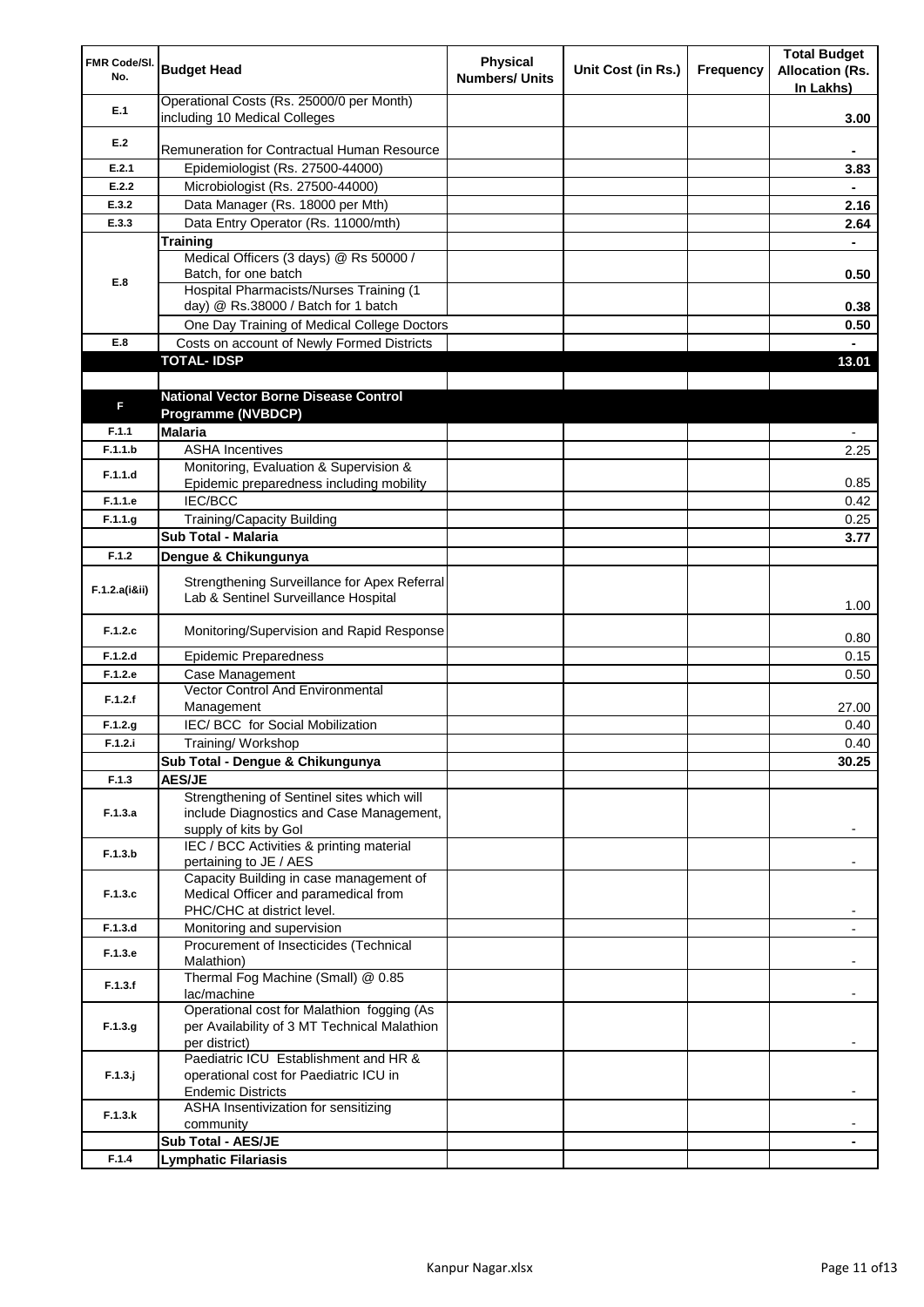| FMR Code/SI.<br>No. | <b>Budget Head</b>                                                                                                                                                                                                                                                    | <b>Physical</b><br><b>Numbers/ Units</b> | Unit Cost (in Rs.) | Frequency      | <b>Total Budget</b><br><b>Allocation (Rs.</b><br>In Lakhs) |
|---------------------|-----------------------------------------------------------------------------------------------------------------------------------------------------------------------------------------------------------------------------------------------------------------------|------------------------------------------|--------------------|----------------|------------------------------------------------------------|
| F.1.4.a             | State Task Force, STAC Meeting, printing<br>forms & register/ Mobility support, district<br>coordination meeting, sensitization of media<br>etc., Morbidity management, monitoring &<br>supervision and mobility support for Rapid<br>response including Line listing |                                          |                    |                | 3.50                                                       |
| F.1.4.b             | Micro Filaria Survey                                                                                                                                                                                                                                                  |                                          |                    |                | 0.49                                                       |
| F.1.4.c             | Post MDA Assessment by medical colleges<br>(Govt, & Private)/ ICMR institutions                                                                                                                                                                                       |                                          |                    |                | 0.15                                                       |
| F.1.4.d             | Training / Sensitization of district level<br>officers on ELF & Drug Distributors /<br>Peripheral health workers                                                                                                                                                      |                                          |                    |                | 5.05                                                       |
| F.1.4.e             | Specific IEC/ BCC at State, districts, PHC,<br>Sub Centre & village lable VHSC/GKs                                                                                                                                                                                    |                                          |                    |                | 1.70                                                       |
| F.1.4.f             | Honorarium for Drug Distributors including<br>ASHA & Supervisors involve in MDA                                                                                                                                                                                       |                                          |                    |                | 9.90                                                       |
| F.1.4.h.ii          | M.F.Survey in Non Endemic districts                                                                                                                                                                                                                                   |                                          |                    |                |                                                            |
|                     | Sub Total - Lymphatic Filariasis                                                                                                                                                                                                                                      |                                          |                    |                | 20.79                                                      |
| F.1.5<br>F.1.5      | Kalazar                                                                                                                                                                                                                                                               |                                          |                    |                |                                                            |
| F.1.5.a             | Case Search/ Camp Approach<br>Spray Pumps & Accessories                                                                                                                                                                                                               |                                          |                    |                |                                                            |
| F.1.5.b             | Operational Cost for Spray including Spray                                                                                                                                                                                                                            |                                          |                    |                |                                                            |
|                     | Wages & Pending liability of spray wages                                                                                                                                                                                                                              |                                          |                    |                |                                                            |
| F.1.5.c             | Mobility / P.O.L./ Supervision                                                                                                                                                                                                                                        |                                          |                    |                |                                                            |
| F.1.5.d             | Monitoring & Evaluation<br>Training for Spraying /IEC/                                                                                                                                                                                                                |                                          |                    |                |                                                            |
| F.1.5.e/<br>F.1.5.f | BCC/Advocacy/Incentive to ASHA/Loss of<br>Wages                                                                                                                                                                                                                       |                                          |                    |                |                                                            |
|                     | Sub Total - Kalazar                                                                                                                                                                                                                                                   |                                          |                    |                |                                                            |
|                     | <b>Cash grant for Decentralized commodities</b><br>for Malaria + Filaria F.6                                                                                                                                                                                          |                                          |                    |                |                                                            |
| F.6(a,b,c,k)        | Drugs (Chloroquine, Primaquine 2.5/7.5mg)<br>and ACT                                                                                                                                                                                                                  |                                          |                    |                | 0.30                                                       |
| F.6.f               | D.E.C.                                                                                                                                                                                                                                                                |                                          |                    |                | 14.17                                                      |
| F.6.h<br>F.6.i      | Dengue NS 1 antigen Kit<br>Larvicidal (Temephos, Bti(AS)/Bti (wp)(for<br>polluted and non polluted water)                                                                                                                                                             |                                          |                    |                | 0.50<br>0.90                                               |
|                     | <b>Sub Total- Dec.Commodities</b>                                                                                                                                                                                                                                     |                                          |                    |                | 15.87                                                      |
|                     | <b>TOTAL-NVBDCP</b>                                                                                                                                                                                                                                                   |                                          |                    |                | 70.68                                                      |
|                     |                                                                                                                                                                                                                                                                       |                                          |                    |                |                                                            |
| G                   | <b>National Leprosy Eradication</b>                                                                                                                                                                                                                                   |                                          |                    |                |                                                            |
|                     | Programme(NLEP)                                                                                                                                                                                                                                                       |                                          |                    |                |                                                            |
| G.1                 | <b>Case Detection and Management</b><br>Specific Plan for high endemic blocks of low                                                                                                                                                                                  |                                          |                    |                |                                                            |
| G.1.1               | endemic districts                                                                                                                                                                                                                                                     |                                          |                    |                |                                                            |
|                     | No. of High endemic blocks in Low endemic<br>Districts (ANCDR more than 10)                                                                                                                                                                                           |                                          |                    |                |                                                            |
|                     | House to House Visit by Search team                                                                                                                                                                                                                                   |                                          |                    | $\blacksquare$ | $\blacksquare$                                             |
|                     | Confrmaton of suspect                                                                                                                                                                                                                                                 |                                          |                    |                | ۰                                                          |
|                     | Intensive IEC Activity                                                                                                                                                                                                                                                |                                          |                    |                | ۰                                                          |
| G.1.2               | <b>Services in Urban services</b><br>Urban Project 2 Mega cities, 2 medium City                                                                                                                                                                                       |                                          |                    |                | ٠                                                          |
|                     | 2, 8 Medium City 1, 40 Townships                                                                                                                                                                                                                                      |                                          |                    |                | 5.60                                                       |
| G.1.3               | <b>ASHA involvement</b>                                                                                                                                                                                                                                               |                                          |                    |                |                                                            |
|                     | <b>ASHA Sensitization</b>                                                                                                                                                                                                                                             |                                          |                    |                | 0.149                                                      |
|                     | <b>ASHA Incentive for Services</b>                                                                                                                                                                                                                                    |                                          |                    |                | 0.300                                                      |
| G.1.4               | <b>Materials &amp; Supplies</b>                                                                                                                                                                                                                                       |                                          |                    |                |                                                            |
|                     | Supportive Drugs & Dressing materials                                                                                                                                                                                                                                 |                                          |                    |                | 0.50                                                       |
|                     | Laboratory reagents and equipments<br>scalpels etc.                                                                                                                                                                                                                   |                                          |                    |                | 0.08                                                       |
|                     | Printing works                                                                                                                                                                                                                                                        |                                          |                    |                | 0.20                                                       |
| G.1.5               | <b>NGO Services</b>                                                                                                                                                                                                                                                   |                                          |                    |                | $\blacksquare$                                             |
| G.2                 | <b>DPMR</b>                                                                                                                                                                                                                                                           |                                          |                    |                |                                                            |